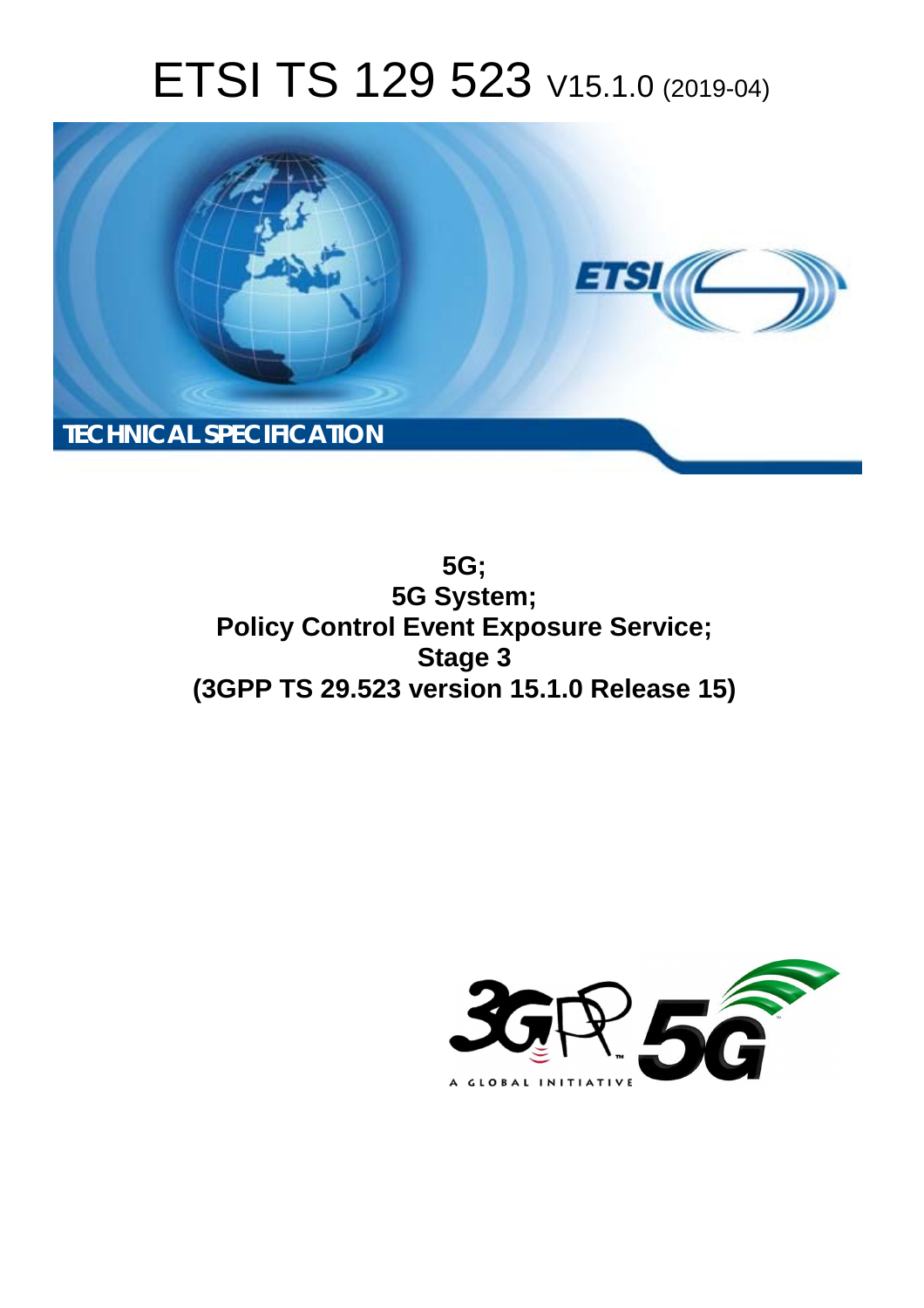Reference RTS/TSGC-0329523vf10

Keywords

5G

### *ETSI*

#### 650 Route des Lucioles F-06921 Sophia Antipolis Cedex - FRANCE

Tel.: +33 4 92 94 42 00 Fax: +33 4 93 65 47 16

Siret N° 348 623 562 00017 - NAF 742 C Association à but non lucratif enregistrée à la Sous-Préfecture de Grasse (06) N° 7803/88

#### *Important notice*

The present document can be downloaded from: <http://www.etsi.org/standards-search>

The present document may be made available in electronic versions and/or in print. The content of any electronic and/or print versions of the present document shall not be modified without the prior written authorization of ETSI. In case of any existing or perceived difference in contents between such versions and/or in print, the prevailing version of an ETSI deliverable is the one made publicly available in PDF format at [www.etsi.org/deliver](http://www.etsi.org/deliver).

Users of the present document should be aware that the document may be subject to revision or change of status. Information on the current status of this and other ETSI documents is available at <https://portal.etsi.org/TB/ETSIDeliverableStatus.aspx>

If you find errors in the present document, please send your comment to one of the following services: <https://portal.etsi.org/People/CommiteeSupportStaff.aspx>

#### *Copyright Notification*

No part may be reproduced or utilized in any form or by any means, electronic or mechanical, including photocopying and microfilm except as authorized by written permission of ETSI. The content of the PDF version shall not be modified without the written authorization of ETSI. The copyright and the foregoing restriction extend to reproduction in all media.

> © ETSI 2019. All rights reserved.

**DECT**TM, **PLUGTESTS**TM, **UMTS**TM and the ETSI logo are trademarks of ETSI registered for the benefit of its Members. **3GPP**TM and **LTE**TM are trademarks of ETSI registered for the benefit of its Members and of the 3GPP Organizational Partners. **oneM2M™** logo is a trademark of ETSI registered for the benefit of its Members and of the oneM2M Partners. **GSM**® and the GSM logo are trademarks registered and owned by the GSM Association.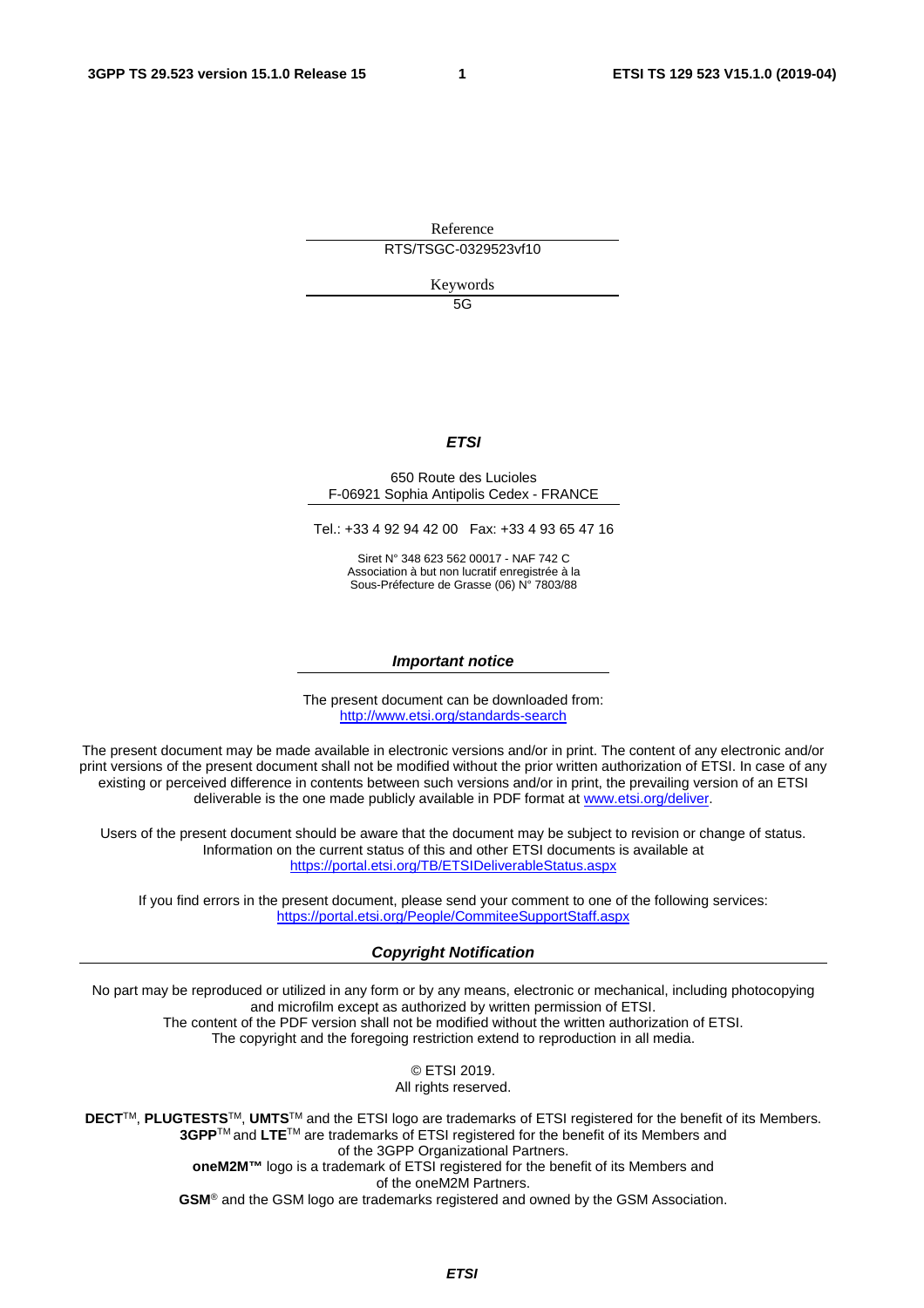# Intellectual Property Rights

#### Essential patents

IPRs essential or potentially essential to normative deliverables may have been declared to ETSI. The information pertaining to these essential IPRs, if any, is publicly available for **ETSI members and non-members**, and can be found in ETSI SR 000 314: *"Intellectual Property Rights (IPRs); Essential, or potentially Essential, IPRs notified to ETSI in respect of ETSI standards"*, which is available from the ETSI Secretariat. Latest updates are available on the ETSI Web server ([https://ipr.etsi.org/\)](https://ipr.etsi.org/).

Pursuant to the ETSI IPR Policy, no investigation, including IPR searches, has been carried out by ETSI. No guarantee can be given as to the existence of other IPRs not referenced in ETSI SR 000 314 (or the updates on the ETSI Web server) which are, or may be, or may become, essential to the present document.

#### **Trademarks**

The present document may include trademarks and/or tradenames which are asserted and/or registered by their owners. ETSI claims no ownership of these except for any which are indicated as being the property of ETSI, and conveys no right to use or reproduce any trademark and/or tradename. Mention of those trademarks in the present document does not constitute an endorsement by ETSI of products, services or organizations associated with those trademarks.

# Foreword

This Technical Specification (TS) has been produced by ETSI 3rd Generation Partnership Project (3GPP).

The present document may refer to technical specifications or reports using their 3GPP identities, UMTS identities or GSM identities. These should be interpreted as being references to the corresponding ETSI deliverables.

The cross reference between GSM, UMTS, 3GPP and ETSI identities can be found under [http://webapp.etsi.org/key/queryform.asp.](http://webapp.etsi.org/key/queryform.asp)

# Modal verbs terminology

In the present document "**shall**", "**shall not**", "**should**", "**should not**", "**may**", "**need not**", "**will**", "**will not**", "**can**" and "**cannot**" are to be interpreted as described in clause 3.2 of the [ETSI Drafting Rules](https://portal.etsi.org/Services/editHelp!/Howtostart/ETSIDraftingRules.aspx) (Verbal forms for the expression of provisions).

"**must**" and "**must not**" are **NOT** allowed in ETSI deliverables except when used in direct citation.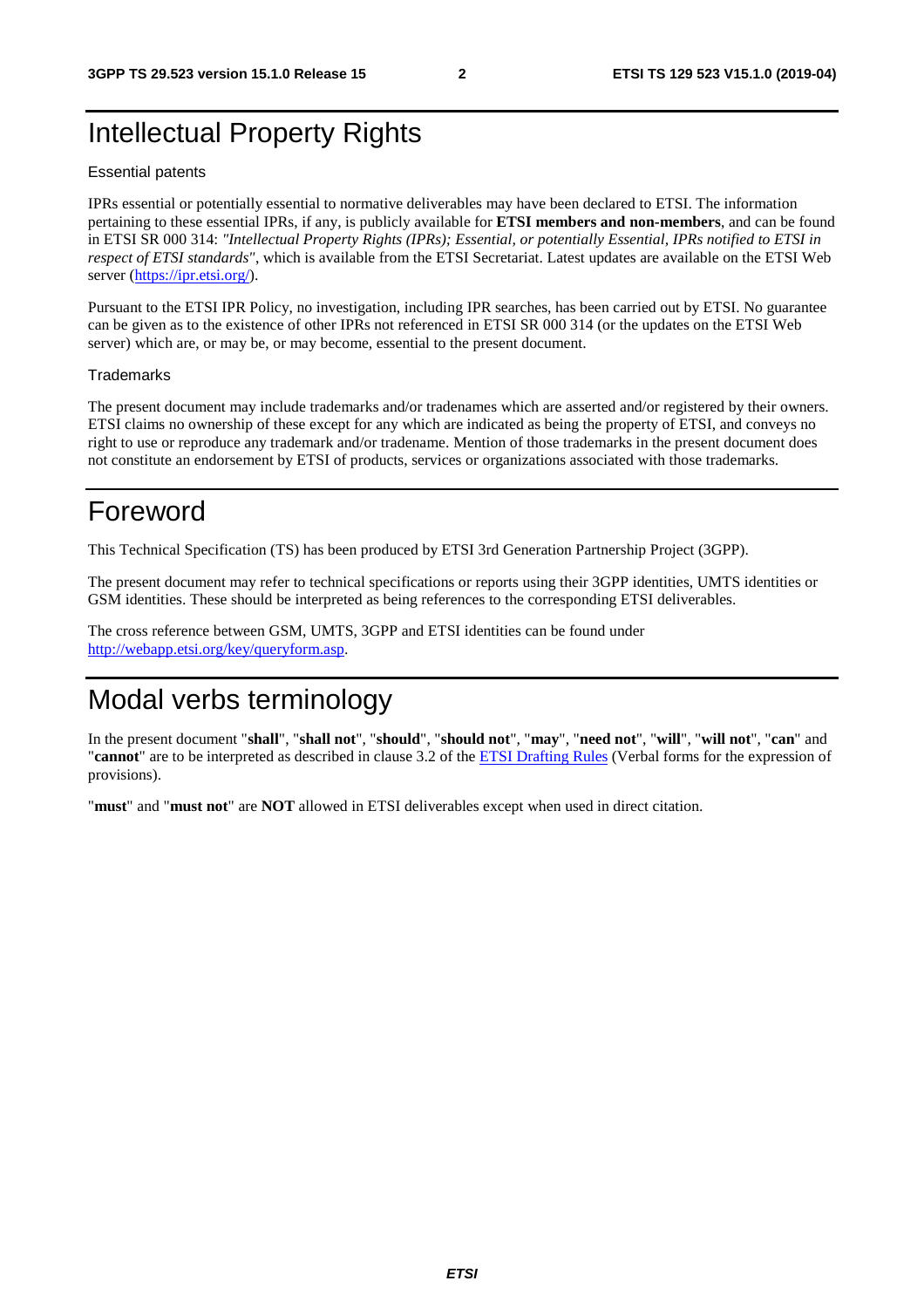$\mathbf{3}$ 

# Contents

| 1                |  |
|------------------|--|
| 2                |  |
| 3                |  |
| 3.1<br>3.2       |  |
|                  |  |
| 4                |  |
| 4.1              |  |
| 4.1.1            |  |
| 4.1.2<br>4.1.3   |  |
| 4.1.3.1          |  |
| 4.1.3.2          |  |
| 4.2              |  |
| 4.2.1            |  |
| 4.2.2            |  |
| 4.2.2.1          |  |
| 4.2.2.2          |  |
| 4.2.2.3          |  |
| 4.2.3            |  |
| 4.2.3.1          |  |
| 4.2.3.2          |  |
| 4.2.4            |  |
| 4.2.4.1          |  |
| 4.2.4.2          |  |
|                  |  |
| 5                |  |
| 5.1              |  |
| 5.2              |  |
| 5.2.1            |  |
| 5.2.2            |  |
| 5.2.2.1          |  |
| 5.2.2.2          |  |
| 5.2.3<br>5.2.3.1 |  |
| 5.3              |  |
| 5.3.1            |  |
| 5.3.2            |  |
| 5.3.2.1          |  |
| 5.3.2.2          |  |
| 5.3.2.3          |  |
| 5.3.2.3.1        |  |
| 5.3.2.4          |  |
| 5.3.3            |  |
| 5.3.3.1          |  |
| 5.3.3.2          |  |
| 5.3.3.3          |  |
| 5.3.3.3.1        |  |
| 5.3.3.3.2        |  |
| 5.3.3.3.3        |  |
| 5.3.3.4          |  |
| 5.4              |  |
|                  |  |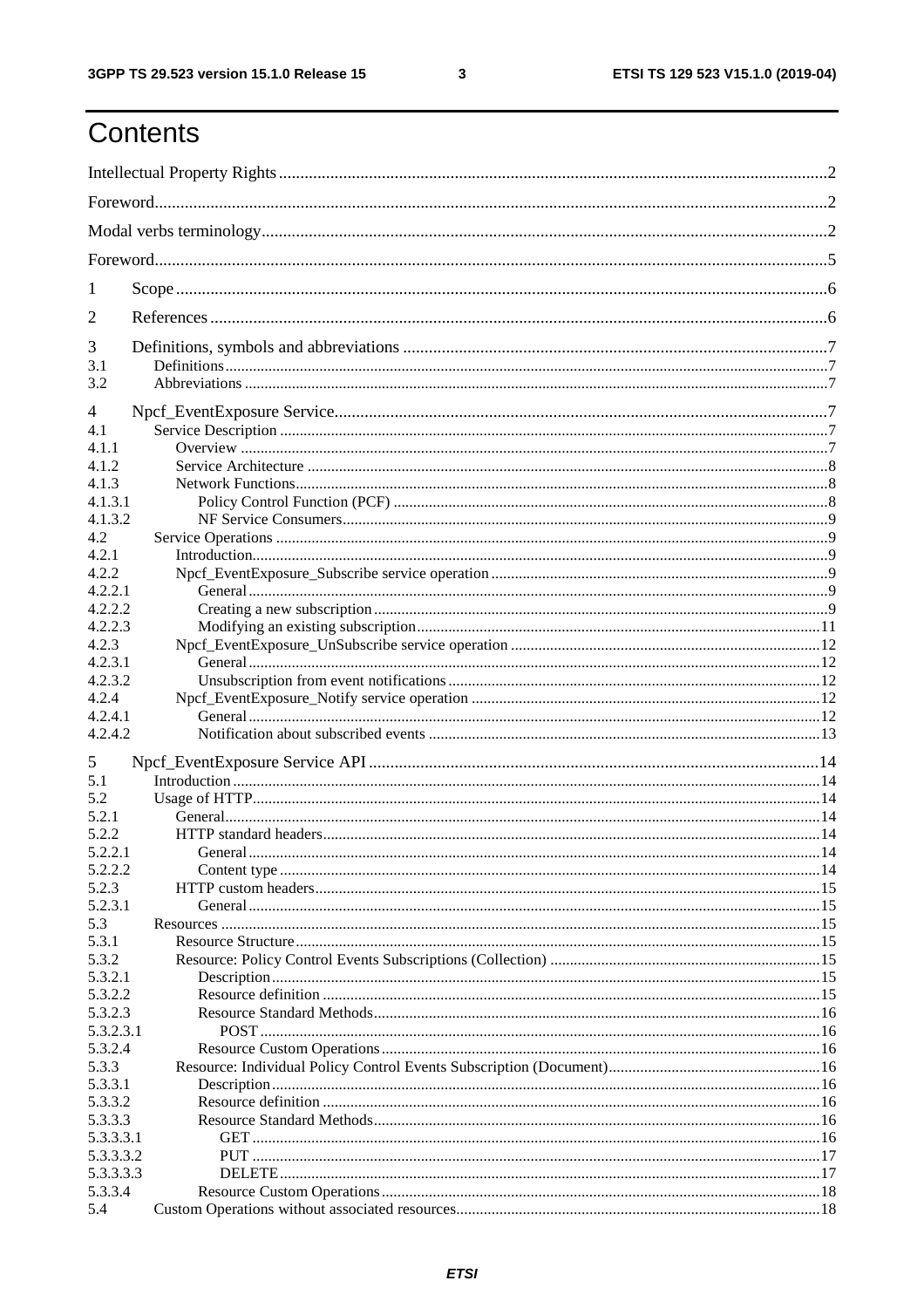$\overline{\mathbf{4}}$ 

| 5.5       |                               |  |
|-----------|-------------------------------|--|
| 5.5.1     |                               |  |
| 5.5.2     |                               |  |
| 5.5.2.1   |                               |  |
| 5.5.2.2   |                               |  |
| 5.5.2.3   |                               |  |
| 5.5.2.3.1 |                               |  |
| 5.6       |                               |  |
| 5.6.1     |                               |  |
| 5.6.2     |                               |  |
| 5.6.2.1   |                               |  |
| 5.6.2.2   |                               |  |
| 5.6.2.3   |                               |  |
| 5.6.2.4   |                               |  |
| 5.6.2.5   |                               |  |
| 5.6.2.6   |                               |  |
| 5.6.2.7   |                               |  |
| 5.6.2.8   |                               |  |
| 5.6.2.9   |                               |  |
| 5.6.3     |                               |  |
| 5.6.3.1   |                               |  |
| 5.6.3.2   |                               |  |
| 5.6.3.3   |                               |  |
| 5.7       |                               |  |
| 5.7.1     |                               |  |
| 5.7.2     |                               |  |
| 5.7.3     |                               |  |
| 5.8       |                               |  |
| 5.9       |                               |  |
|           |                               |  |
|           | <b>Annex A (normative):</b>   |  |
| A.1       |                               |  |
| A.2       |                               |  |
|           | <b>Annex B (informative):</b> |  |
|           |                               |  |
|           |                               |  |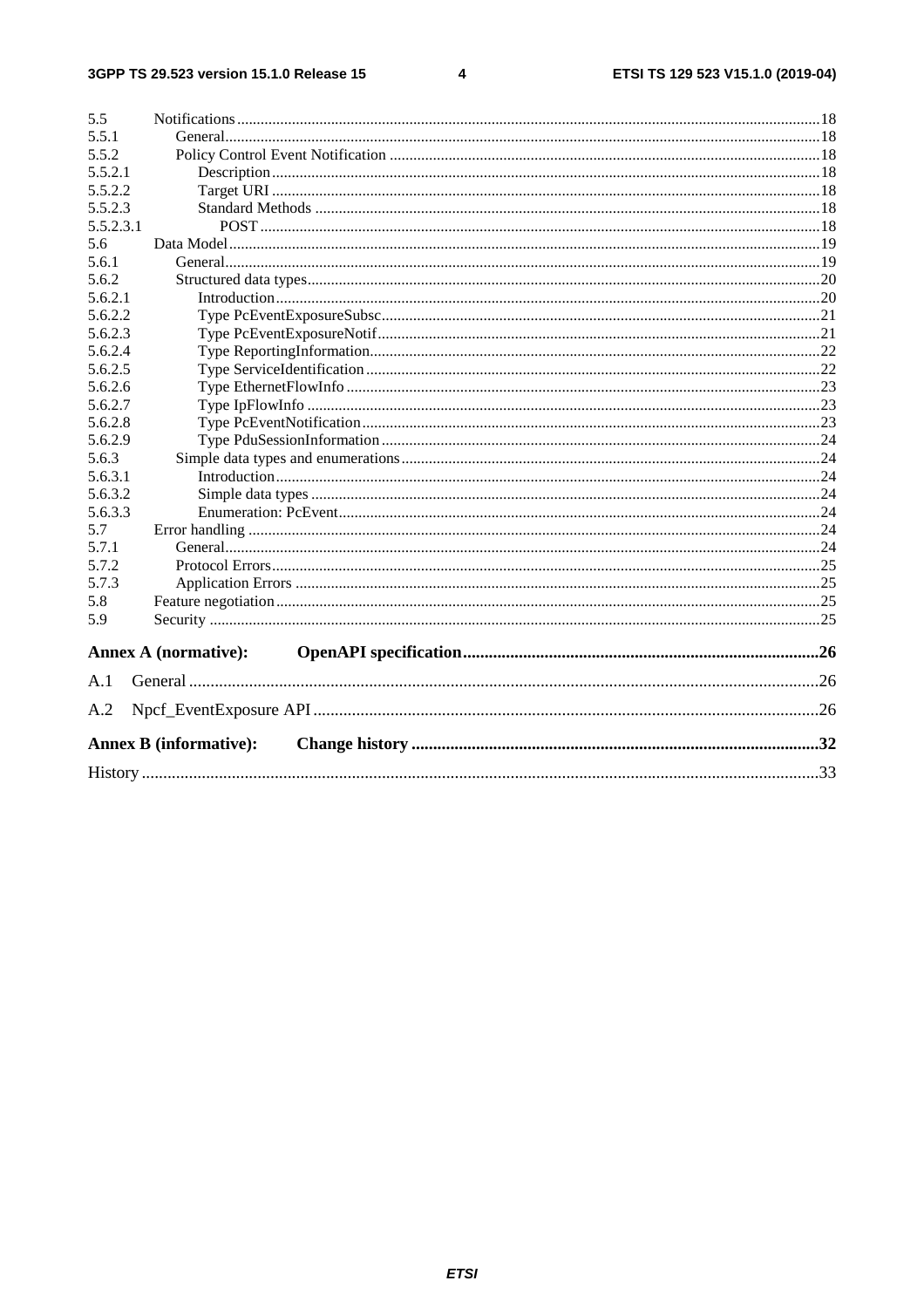# Foreword

This Technical Specification has been produced by the 3rd Generation Partnership Project (3GPP).

The contents of the present document are subject to continuing work within the TSG and may change following formal TSG approval. Should the TSG modify the contents of the present document, it will be re-released by the TSG with an identifying change of release date and an increase in version number as follows:

Version x.y.z

where:

- x the first digit:
	- 1 presented to TSG for information;
	- 2 presented to TSG for approval;
	- 3 or greater indicates TSG approved document under change control.
- y the second digit is incremented for all changes of substance, i.e. technical enhancements, corrections, updates, etc.
- z the third digit is incremented when editorial only changes have been incorporated in the document.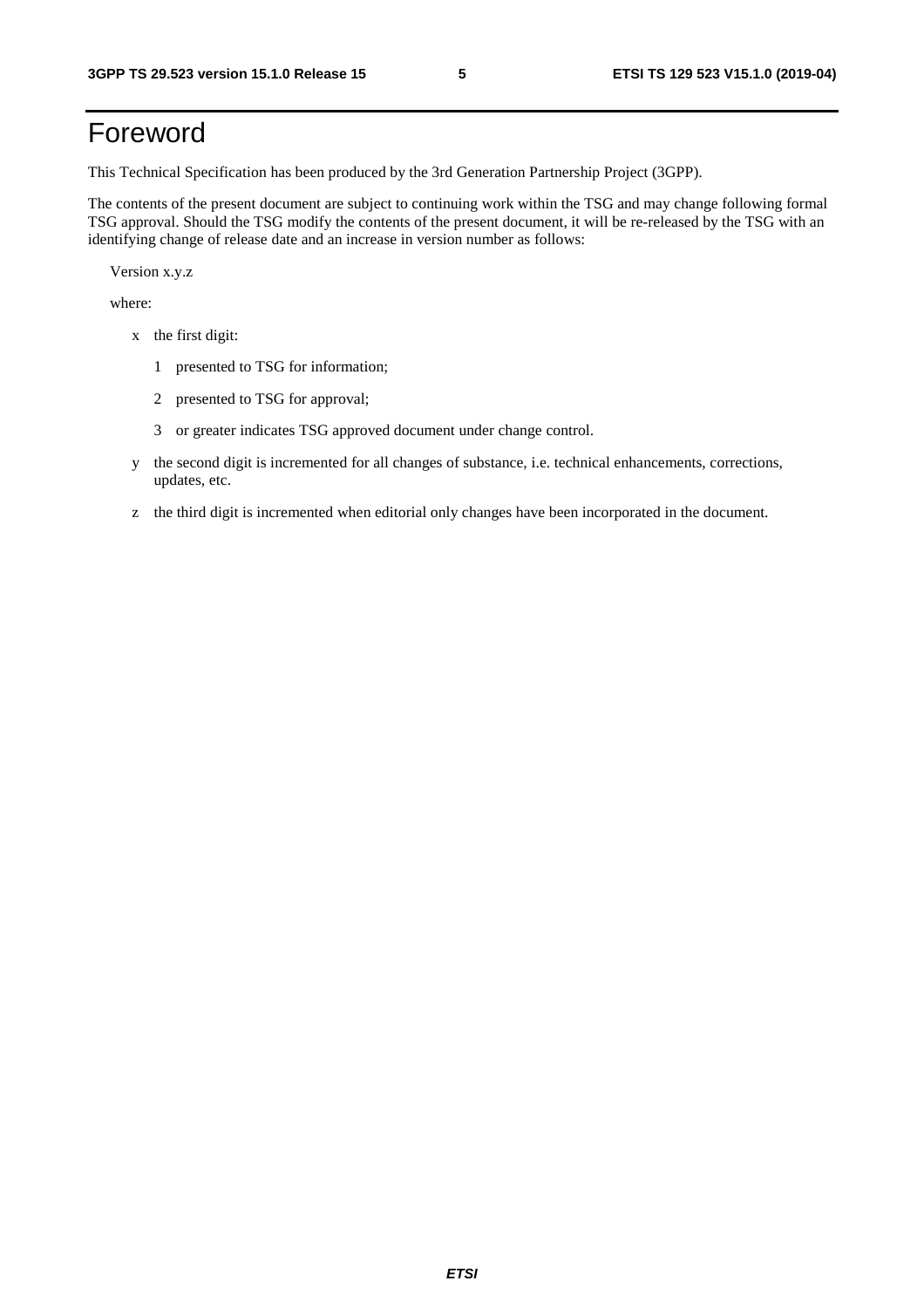# 1 Scope

The present document specifies the stage 3 protocol and data model for the Policy Control Event Exposure Service of the 5G System. It provides stage 3 protocol definitions, message flows and specifies the API for the Npcf Event Exposure service.

The 5G System stage 2 architecture and the procedures are specified in 3GPP TS 23.501 [2], 3GPP TS 23.502 [3] and 3GPP TS 23.503 [4].

The 5G System stage 3 call flows are provided in 3GPP TS 29.513 [8].

The Technical Realization of the Service Based Architecture and the Principles and Guidelines for Services Definition are specified in 3GPP TS 29.500 [5] and 3GPP TS 29.501 [6].

The Policy Control Event Exposure Service is provided by the Policy Control Function (PCF). This service exposes policy control events observed at the PCF.

# 2 References

The following documents contain provisions which, through reference in this text, constitute provisions of the present document.

- References are either specific (identified by date of publication, edition number, version number, etc.) or non-specific.
- For a specific reference, subsequent revisions do not apply.
- For a non-specific reference, the latest version applies. In the case of a reference to a 3GPP document (including a GSM document), a non-specific reference implicitly refers to the latest version of that document *in the same Release as the present document*.
- [1] 3GPP TR 21.905: "Vocabulary for 3GPP Specifications".
- [2] 3GPP TS 23.501: "System Architecture for the 5G System; Stage 2".
- [3] 3GPP TS 23.502: "Procedures for the 5G System; Stage 2".
- [4] 3GPP TS 23.503: "Policy and Charging Control Framework for the 5G System; Stage 2".
- [5] 3GPP TS 29.500: "5G System; Technical Realization of Service Based Architecture; Stage 3".
- [6] 3GPP TS 29.501: "5G System; Principles and Guidelines for Services Definition; Stage 3".
- [7] OpenAPI: "OpenAPI 3.0.0 Specification", [https://github.com/OAI/OpenAPI](https://github.com/OAI/OpenAPI-Specification/blob/master/versions/3.0.0.md)-[Specification/blob/master/versions/3.0.0.md](https://github.com/OAI/OpenAPI-Specification/blob/master/versions/3.0.0.md).
- [8] 3GPP TS 29.513: "5G System; Policy and Charging Control signalling flows and QoS parameter mapping; Stage 3".
- [9] 3GPP TS 29.512: "5G System; Session Management Policy Control Service; Stage 3".
- [10] 3GPP TS 29.507: "5G System; Access and Mobility Policy Control Service; Stage 3".
- [11] 3GPP TS 29.525: "5G System; UE Policy Control Service; Stage 3".
- [12] 3GPP TS 29.514: "5G System;Policy Authorization Service; Stage 3".
- [13] 3GPP TS 29.214: "Policy and Charging Control over Rx reference point".
- [14] 3GPP TS 29.571: "5G System; Common Data Types for Service Based Interfaces; Stage 3".
- [15] 3GPP TS 29.508: "5G System; Session Management Event Exposure Service; Stage 3".
- [16] IETF RFC 7540: "Hypertext Transfer Protocol Version 2 (HTTP/2)".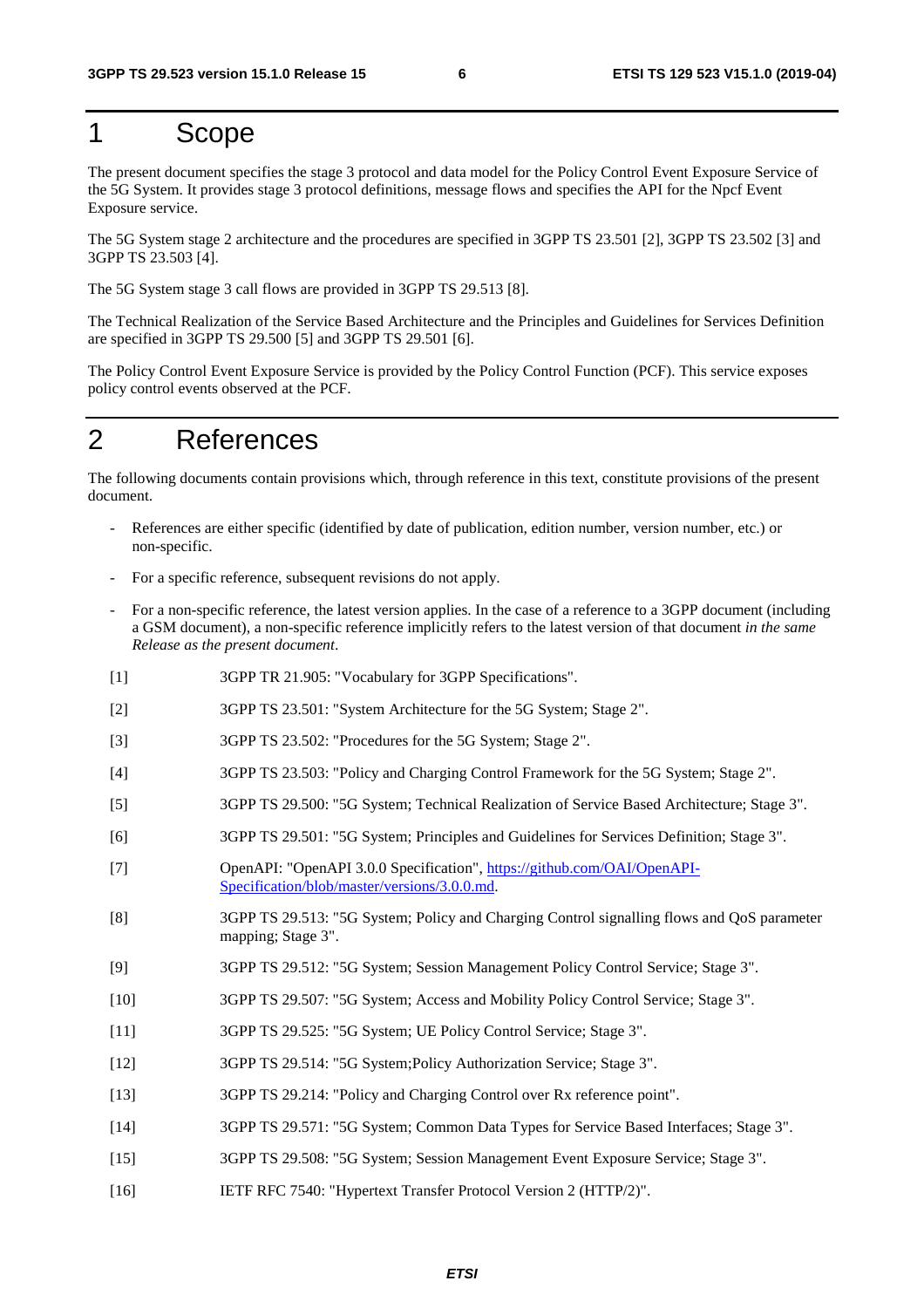- [17] IETF RFC 8259: "The JavaScript Object Notation (JSON) Data Interchange Format".
- [18] IETF RFC 7807: "Problem Details for HTTP APIs".
- [19] 3GPP TS 33.501: "Security architecture and procedures for 5G system".
- [20] IETF RFC 6749: "The OAuth 2.0 Authorization Framework".
- [21] 3GPP TS 29.510: "5G System; Network Function Repository Services; Stage 3".

# 3 Definitions, symbols and abbreviations

# 3.1 Definitions

For the purposes of the present document, the terms and definitions given in 3GPP TR 21.905 [1] and the following apply. A term defined in the present document takes precedence over the definition of the same term, if any, in 3GPP TR 21.905 [1].

**example:** text used to clarify abstract rules by applying them literally.

# 3.2 Abbreviations

For the purposes of the present document, the abbreviations given in 3GPP TR 21.905 [1] and the following apply. An abbreviation defined in the present document takes precedence over the definition of the same abbreviation, if any, in 3GPP TR 21.905 [1].

| AF          | <b>Application Function</b>                           |
|-------------|-------------------------------------------------------|
| API         | <b>Application Programming Interface</b>              |
| <b>GPSI</b> | Generic Public Subscription Identifier                |
| <b>DNN</b>  | Data Network Name                                     |
| <b>HTTP</b> | <b>Hypertext Transfer Protocol</b>                    |
| <b>NEF</b>  | <b>Network Exposure Function</b>                      |
| NF          | <b>Network Function</b>                               |
| <b>NRF</b>  | <b>Network Repository Function</b>                    |
| <b>PCF</b>  | <b>Policy Control Function</b>                        |
| <b>RFSP</b> | <b>RAT Frequency Selection Priority</b>               |
| S-NSSAI     | Single Network Slice Selection Assistance Information |
| <b>SUPI</b> | <b>Subscription Permanent Identifier</b>              |
| URSP        | <b>UE Route Selection Policy</b>                      |

# 4 Npcf\_EventExposure Service

# 4.1 Service Description

### 4.1.1 Overview

The Policy Event Exposure Service, as defined in 3GPP TS 23.502 [3] and 3GPP TS 23.503 [4], is provided by the Policy Control Function (PCF).

This service:

- allows NF service consumers to subscribe, modify and unsubscribe for policy control events; and
- notifies NF service consumers with a corresponding subscription about observed events on the PCF.

The types of observed events include:

- PLMN identifier notification; and
- Access type change.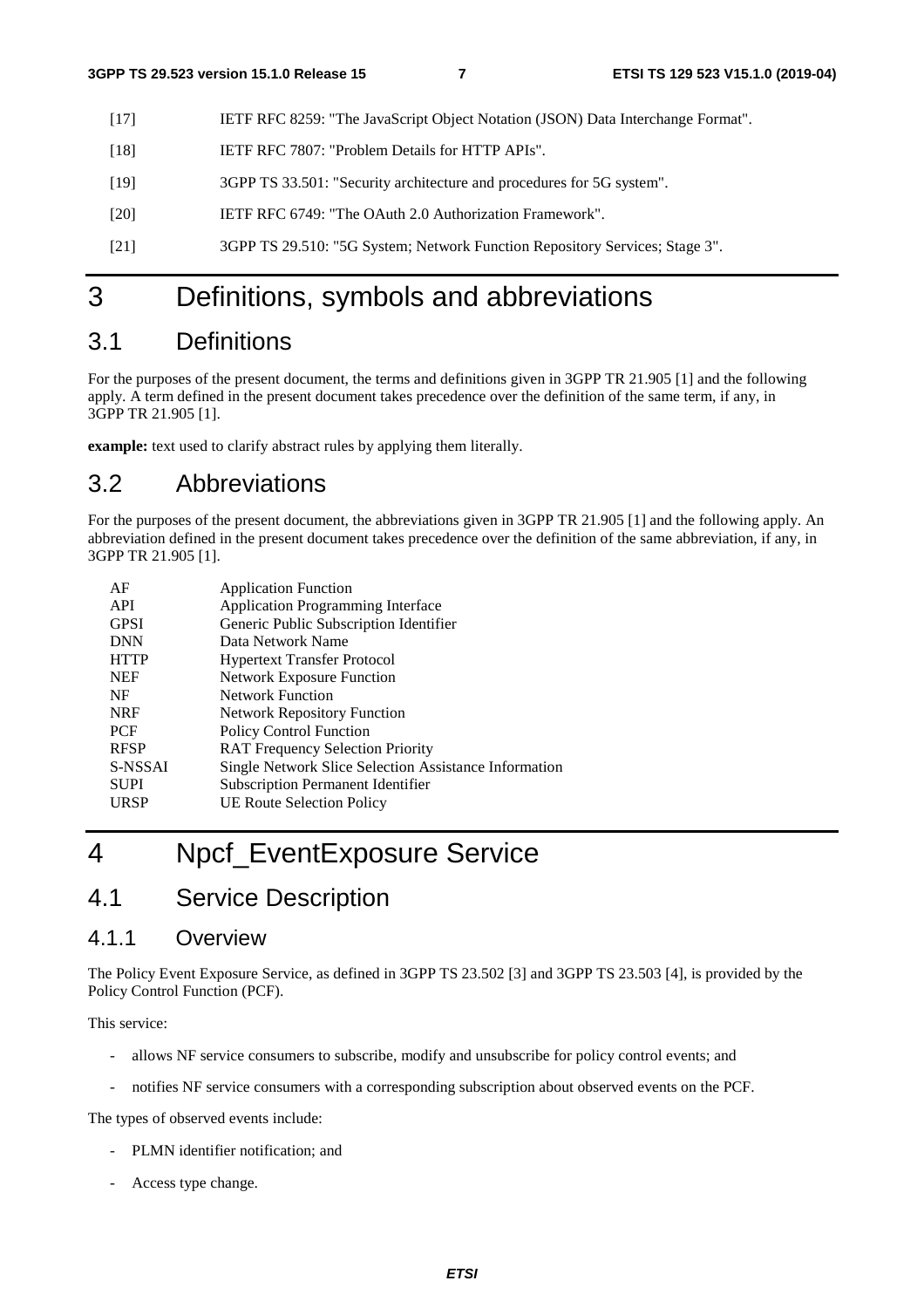The target of the event reporting may include a group of UE(s) or any UE (i.e. all UEs). When the event occurs, to which the NF service consumer has subscribed to, the PCF reports the requested information to the NF service consumer based on the event reporting information definition requested by the NF service consumer (see 3GPP TS 23.502 [3], subclause 4.15.1).

### 4.1.2 Service Architecture

The 5G System Architecture is defined in 3GPP TS 23.501 [2]. The Policy and Charging related 5G architecture and signalling flows are also described in 3GPP TS 29.513 [8].

The Policy Event Exposure Service (Npcf\_EventExposure) is part of the Npcf service-based interface exhibited by the Policy Control Function (PCF).

The only known NF service consumer of the Npcf\_EventExposure service is the Network Exposure Function (NEF).

The Npcf. EventExposure service is provided by the PCF and consumed by the NEF, as shown in figure 4.1.2-1 for the SBI representation model and in figure 4.1.2-2 for reference point representation model.



**Figure 4.1.2-1: Npcf\_ EventExposure service Architecture, SBI representation** 



#### **Figure 4.1.2-2: Npcf\_ EventExposure service Architecture, reference point representation**

#### 4.1.3 Network Functions

#### 4.1.3.1 Policy Control Function (PCF)

The PCF (Policy Control Function) is a functional element that encompasses policy control decision and flow based charging control functionalities as defined in 3GPP TS 29.512 [9], access and mobility policy decisions for the control of the UE Service Area Restrictions and RAT/RFSP control as defined in 3GPP TS 29.507 [10] and UE Policy decisions for the control of Access network discovery and selection policy and UE Route Selection Policy (URSP) as defined in 3GPP TS 29.525 [11].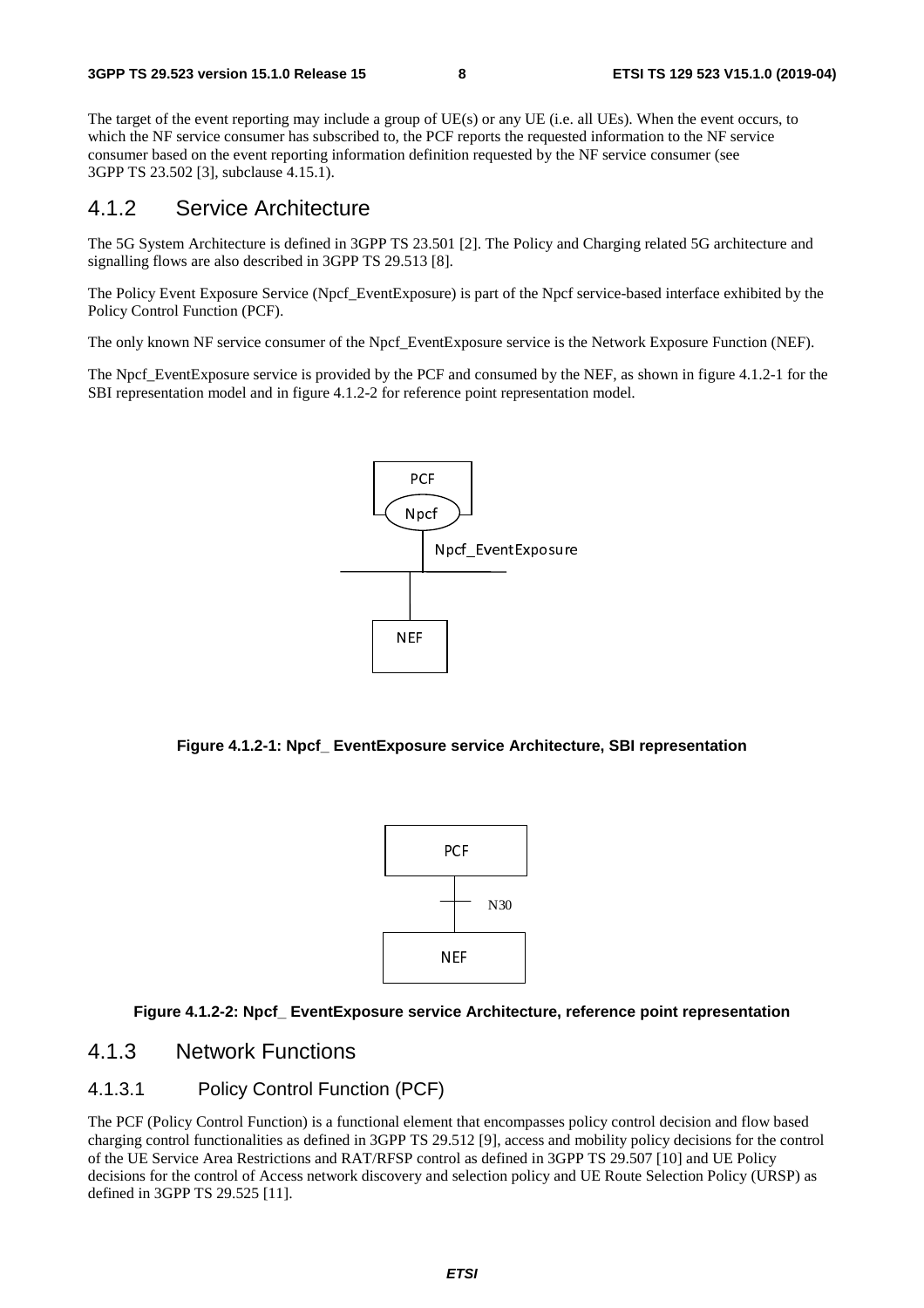The policy control decision and flow based charging control functionalities enable the PCF to provide network control regarding the service data flow detection, gating, QoS and flow based charging (except credit management) towards the SMF/UPF. The PCF offers these capabilities to the NF service consumers (e.g. the AF and NEF) as defined in 3GPP TS 29.514 [12] and 3GPP TS 29.214 [13].

The Policy Event Exposure Service enables the PCF to report policy control events observed in one or more PCF services to NF service consumers.

#### 4.1.3.2 NF Service Consumers

The Network Exposure Function (NEF) is a functional element that supports the following functionalities:

- The NEF securely exposes network capabilities and events provided by 3GPP NFs to AF.
- The NEF provides a means for the AF to securely provide information to 3GPP network and can authenticate, authorize and assist in throttling the AF.
- The NEF translates the information received from the AF to the one sent to internal 3GPP NFs, and vice versa.
- The NEF supports exposing information (collected from other 3GPP NFs) to the AF.

# 4.2 Service Operations

### 4.2.1 Introduction

Service operations defined for the Npcf\_EventExposure Service are shown in table 4.2.1-1.

| <b>Service Operation Name</b>  | <b>Description</b>                                                                                                                                                           | <b>Initiated by</b>          |
|--------------------------------|------------------------------------------------------------------------------------------------------------------------------------------------------------------------------|------------------------------|
| Npcf_EventExposure_Subscribe   | This service operation is used by an NF service<br>consumer to subscribe for event notifications on                                                                          | NF service<br>consumer (NEF) |
|                                | a specified policy control event for a group of<br>UE(s) or any UE, or to modify a subscription.                                                                             |                              |
| Npcf_EventExposure_Unsubscribe | This service operation is used by an NF service<br>consumer to unsubscribe from event<br>notifications.                                                                      | NF service<br>consumer (NEF) |
| Npcf EventExposure Notify      | This service operation is used by the PCF to<br>report UE related policy control event(s) to the<br>NF service consumer which has subscribed to<br>the event report service. | <b>PCF</b>                   |

**Table 4.2.1-1: Npcf\_EventExposure Service Operations**

# 4.2.2 Npcf EventExposure\_Subscribe service operation

#### 4.2.2.1 General

This service operation is used by an NF service consumer to subscribe for policy events notifications on a specified context for a group of UE(s) or any UE, or to modify an existing subscription.

The following are the types of events for which a subscription can be made:

- PLMN identifier notification; and
- Change of Access Type.

The following procedures using the Nsmf\_EventExposure\_Subscribe service operation are supported:

- creating a new subscription;
- modifying an existing subscription.

#### 4.2.2.2 Creating a new subscription

Figure 4.2.2.2-1 illustrates the creation of a subscription.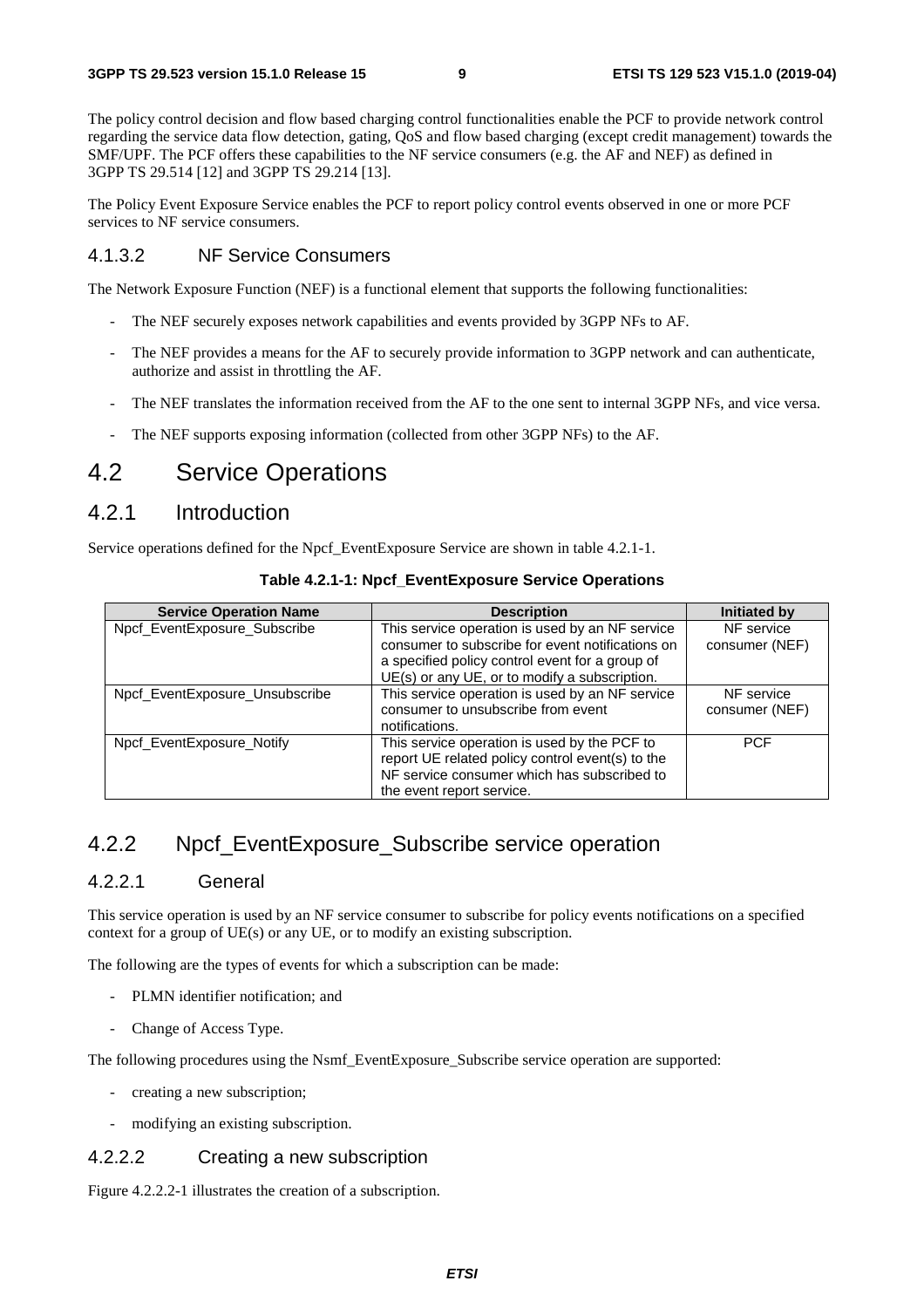

**Figure 4.2.2.2-1: Creation of a subscription** 

To subscribe to event notifications, the NF service consumer shall send an HTTP POST request with: "{apiRoot}/npcfeventexposure/v1/subscriptions/" as request URI as shown in figure 4.2.2.2-1, step 1, and the "PcEventExposureSubsc" data structure as request body.

The "PcEventExposureSubsc" data structure shall include:

- identification of the policy events to subscribe as "eventSubs" attribute;
- indication of the UEs to which the subscription applies via:
	- a) identification of a group of UE(s) via a "groupId" attribute; or
	- b) identification of any UE by ommitting the "groupId" attribute.
- a URI where to receive the requested notifications as "notifUri" attribute; and
- a Notification Correlation Identifier assigned by the NF service consumer for the requested notifications as "notifId" attribute.

The "PcEventExposureSubsc" data structure may include:

- description of the event reporting information as "eventsRepInfo", which may include:
	- a) event notification method (periodic, one time, on event detection) as "notifMethod" attribute;
	- b) Maximum Number of Reports as "maxReportNbr" attribute;
	- c) Monitoring Duration as "monDur" attribute;
	- d) repetition period for periodic reporting as "repPeriod" attribute; and/or
	- e) immediate reporting indication as "immRep" attribute.
- if the supported feature "ExtendedSessionInformation" is supported, to filter the AF sessions for which the policy event report shall occur, the identification of the services one or more AF sessions may belong to as "filterServices" attribute, which may include per service identification:
	- a) a list of ethernet flows in the "servEthFlows" attribute; or
	- b) a list of IP flows in the "servIpFlows" attribute; and/or
	- c) an AF application identifier in the "afAppId" attribute.
- to filter the DNNs for which the policy event report shall occur, the identification of the DNNs in the "filterDnns" attribute; and
- to filter the S-NSSAIs for which the policy event report shall occur, the identification of the S-NSSAIs in the "filterSnssais" attribute.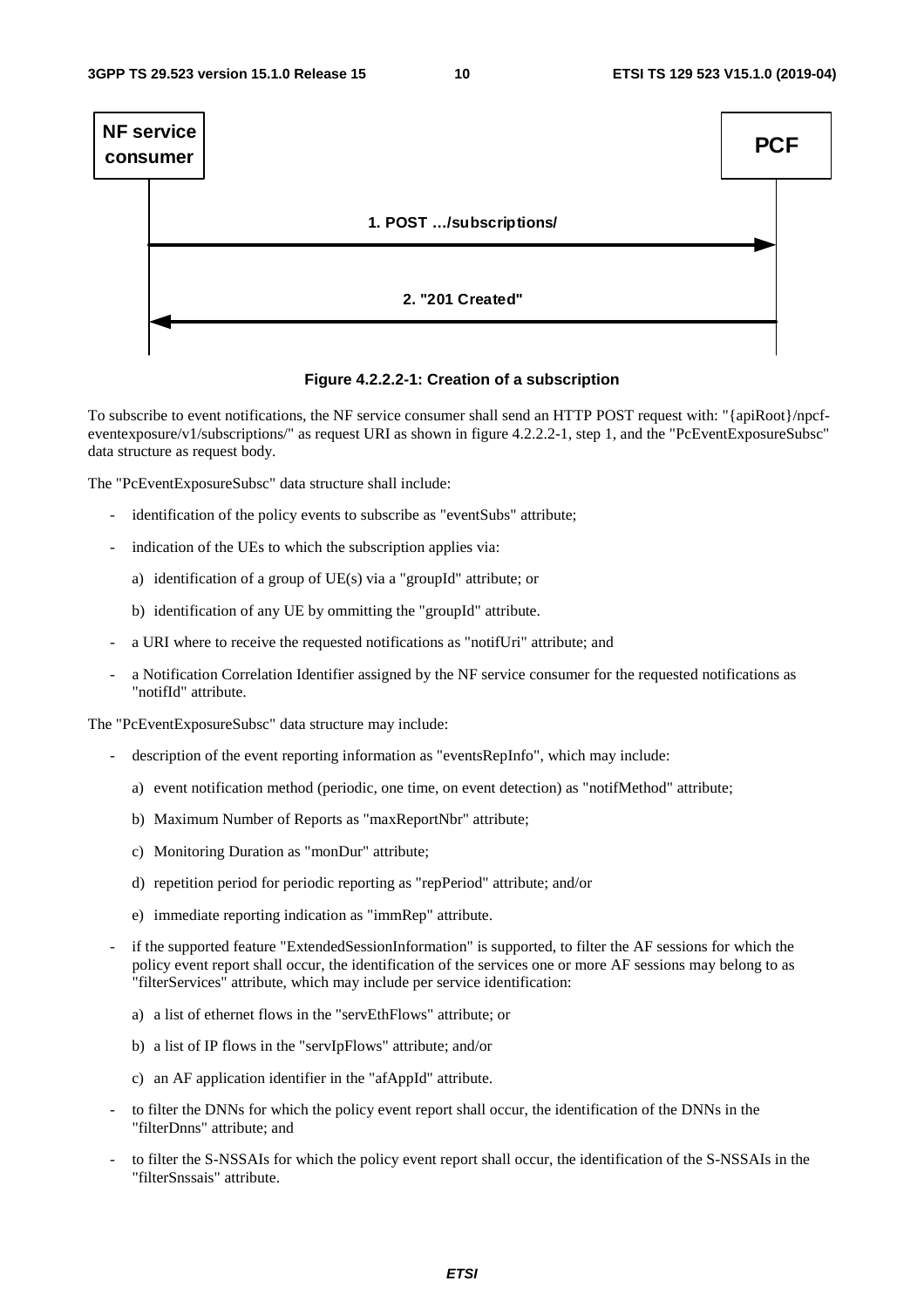If the PCF cannot successfully fulfil the received HTTP POST request due to the internal PCF error or due to the error in the HTTP POST request, the PCF shall send the HTTP error response as specified in subclause 5.7.

Upon successful reception of the HTTP POST request with "{apiRoot}/npcf-eventexposure/v1/subscriptions/" as request URI and "PcEventExposureSubsc" data structure as request body, the PCF shall create a new "Individual Policy "PcEventExposureSubsc" data structure as request body, the PCF shall create a new "Individual Policy<br>ion" resource, shall store the subscription and shall send a HTTP "201 Created" response as shown in<br>step 2. The PCF shal Events Subscription" resource, shall store the subscription and shall send a HTTP "201 Created" response as shown in figure 4.2.2.2-1, step 2. The PCF shall include in the "201 Created" response:

- a Location header field; and
- an "PcEventExposureSubsc" data type in the payload body.

- an "PcEventExposureSubsc" data type in the payload body.<br>The Location header field shall contain the URI of the created individual application session context resource i.e. "{apiRoot}/ npcf-eventexposure/v1/subscriptions/{subscriptionId}".

The "PcEventExposureSubsc" data type payload body shall contain the representation of the created "Individual Policy Events Subscription

Events Subscription".<br>When the "monDur" attribute is included in the response, it represents a server selected expiry time that is equal or less than a possible expiry time in the request.

When the "immRep" attribute is included in the subscription and the subscribed policy control events are available, the PCF shall immediately notify the NF service consumer using the Npcf\_EventExposure\_Notify service operation, as described in subclause 4.2.4.2.

#### 4.2.2.3 Modifying an existing subscription

Figure 4.2.2.3-1 illustrates the modification of an existing subscription.





To modify an existing subscription to event notifications, the NF service consumer shall send an HTTP PUT request with: "{apiRoot}/npcf-eventexposure/v1/subscriptions/{subscriptionId}" as request URI, as shown in figure 4.2.2.3-1, step 1, where "{subscriptionId}" is the subscription correlation ID of the existing subscription. The

- "PcEventExposureSubsc" data structure is included as request body as described in subclause 4.2.2.2. NOTE 1: An alternate NF service consumer than the one that requested the generation of the subscription resource can send the PUT.
	- NOTE 2: The "notifUri" attribute within the PcEventExposureSubsc data structure can be modified to request that subsequent notifications are sent to a new NF service consumer.

If the PCF cannot successfully fulfil the received HTTP PUT request due to the internal PCF error or due to the error in the HTTP PUT request, the PCF shall send the HTTP error response as specified in subclause 5.7.

Upon successful reception of an HTTP PUT request with: "{apiRoot}/npcf-

eventexposure/v1/subscriptions/{subscriptionId}" as request URI and "PcEventExposureSubsc" data structure as "PcEventExposureSubsc" data structure as<br>TP "200 OK" response as shown in figure 4<br>body. request body, the PCF shall store the subscription and shall send a HTTP "200 OK" response as shown in figure 4.2.2.3- 1, step 2, with the "PcEventExposureSubsc" data structure as response body.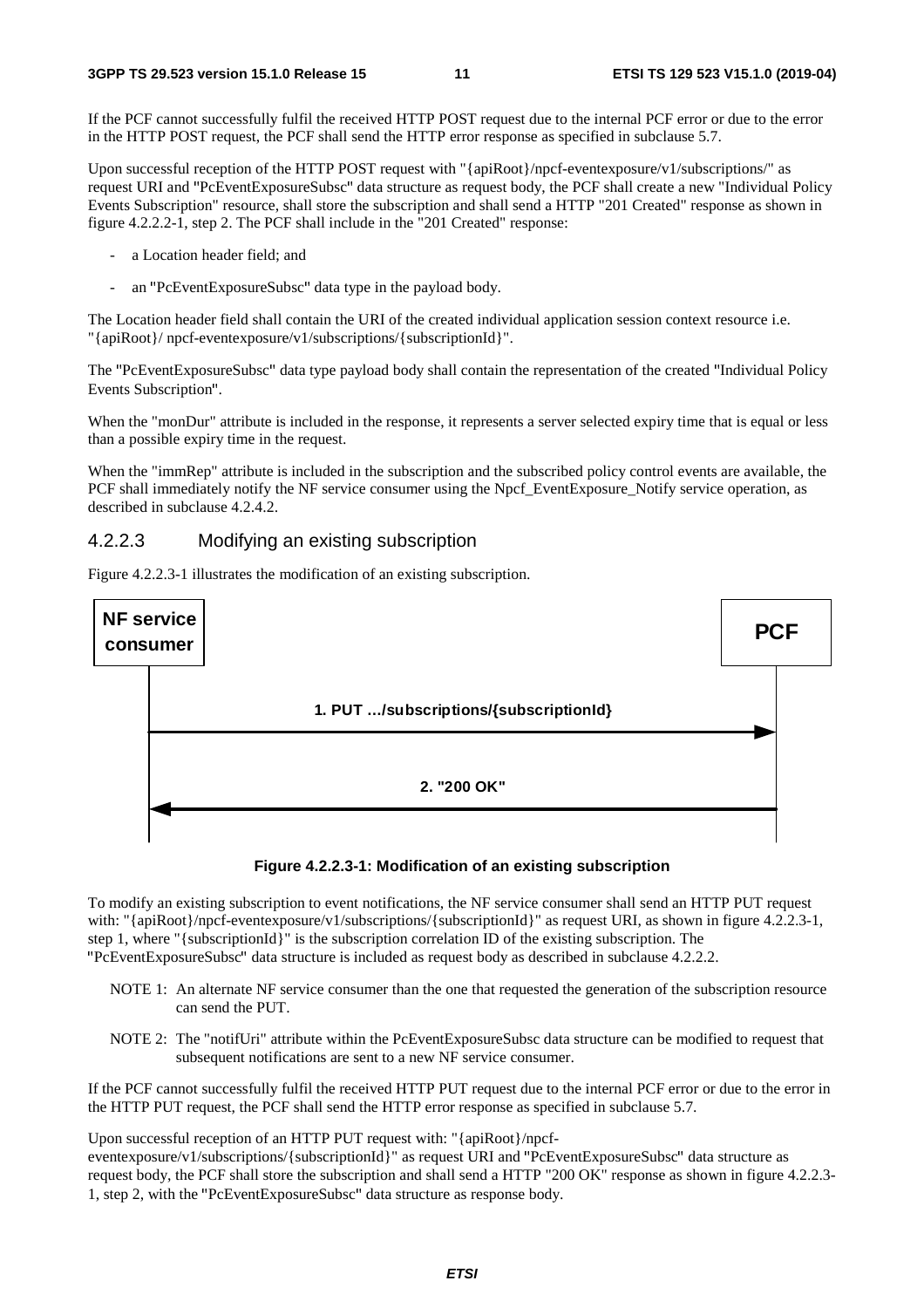The "PcEventExposureSubsc" data structure payload body shall contain the representation of the modified "Individual Policy Events Subscription".

Policy Events Subscription".<br>When the "monDur" attribute is included in the response, it represents a NF service producer selected expiry time that is equal or less than a possible expiry time received in the request.

When the "immRep" attribute is included in the updated subscription and the subscribed policy control events are available, the PCF shall immediately notify the NF service consumer using the Npcf\_EventExposure\_Notify service operation, as described in subclause 4.2.4.2.

### 4.2.3 Npcf\_EventExposure\_UnSubscribe service operation

### 4.2.3.1 General

This service operation is used by an NF service consumer to unsubscribe from event notifications.

The following procedure using the Npcf\_EventExposure\_UnSubscribe service operation is supported:

unsubscription from event notifications.

#### 4.2.3.2 Unsubscription from event notifications

Figure 4.2.3.2-1 illustrates the unsubscription from event notifications.



**Figure 4.2.3.2-1: Unsubscription from event notifications** 

To unsubscribe from event notifications, the NF service consumer shall send an HTTP DELETE request with: "{apiRoot}/npcf-eventexposure/v1/subscriptions/{subscriptionId}" as request URI, as shown in figure 4.2.3.2-1, step 1, where "{subscriptionId}" is the subscription correlation identifier of the existing resource subscription that is to be deleted.

If the PCF cannot successfully fulfil the received HTTP DELETE request due to the internal PCF error or due to the error in the HTTP DELETE request, the PCF shall send the HTTP error response as specified in subclause 5.7.

Upon successful reception of the HTTP DELETE request with: "{apiRoot}/npcfeventexposure/v1/subscriptions/{subscriptionId}" as request URI, the PCF shall remove the corresponding subscription and shall send an HTTP "204 No Content" response as shown in figure 4.2.3.2-1, step 2.

### 4.2.4 Npcf\_EventExposure\_Notify service operation

#### 4.2.4.1 General

The Npcf. EventExposure. Notify service operation enables the PCF to notify to the NF service consumers that the previously subscribed policy control event occurred.

The following procedure using the Npcf. EventExposure. Notify service operation is supported:

notification about subscribed events.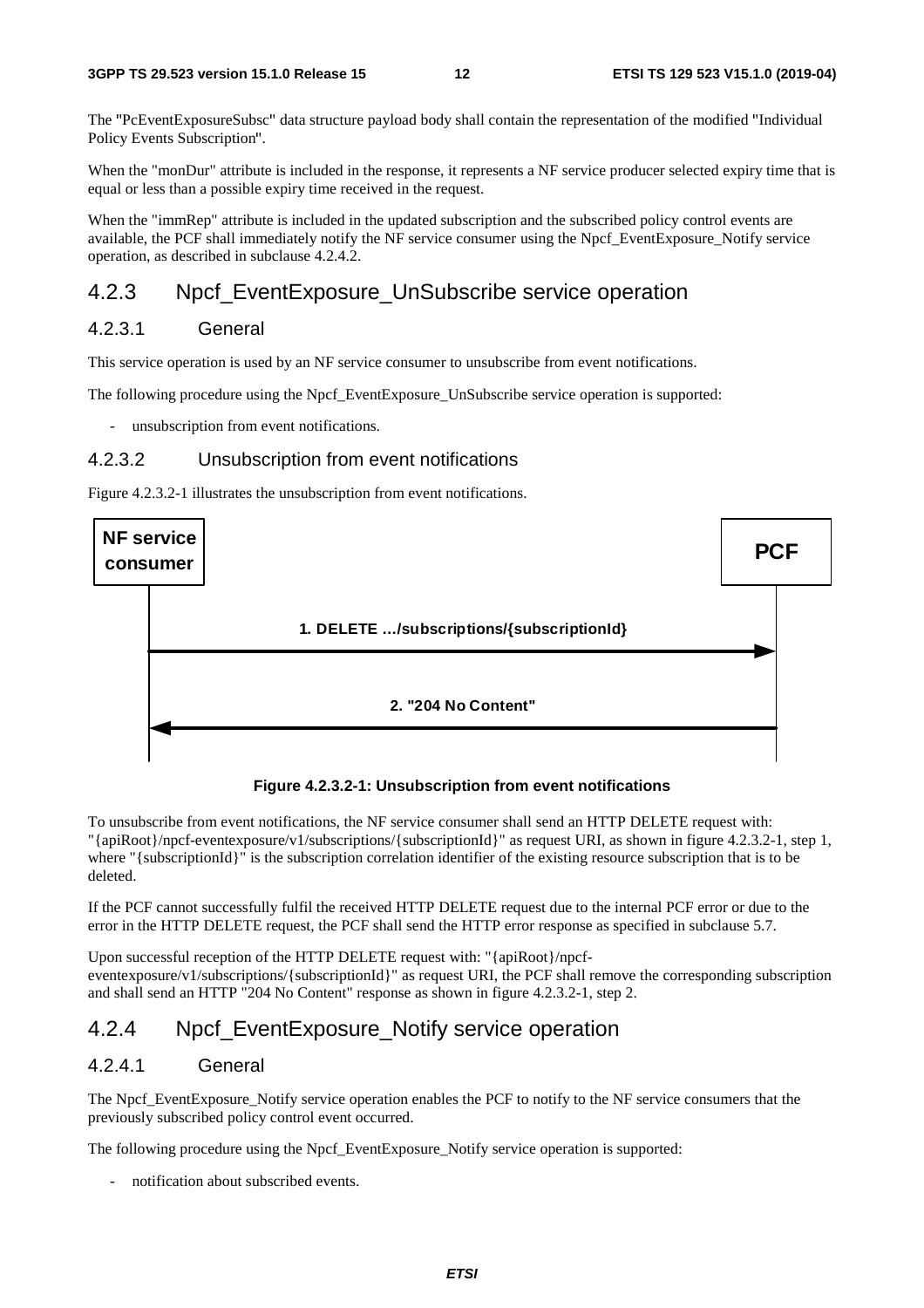#### 4.2.4.2 Notification about subscribed events

Figure 4.2.4.2-1 illustrates the notification about subscribed events.



#### **Figure 4.2.4.2-1: Notification about subscribed events**

If the PCF observes policy control related event(s) for which an NF service consumer has subscribed to, the PCF shall send an HTTP POST request as shown in figure 4.2.4.2-1, step 1, with the "{notifUri}" as request URI with the value previously provided by the NF service consumer within the corresponding subscription, and the "PcEventExposureNotif" data structure.

The "PcEventExposureNotif" data structure shall include:

- Notification correlation ID provided by the NF service consumer during the subscription as "notifId" attribute; and
- information about the observed event(s) within the "eventNotifs" attribute that shall contain for each observed event an "PcEventNotification" data structure that shall include:
	- 1. the Policy Control event as "event" attribute;
	- 2. for an access type change:
		- a) new access type as "accType" attribute; and
		- b) the new RAT type as "ratType" attribute, if applicable for the notified access type;
	- 3. for a PLMN change:
		- a) new PLMN as "plmnId" attribute;
	- 4. the identity of the affected UE in the "supi" attribute and, if available, in the "gpsi" attribute;
	- 5. the time at which the event was observed encoded as "timeStamp" attribute;
	- 6. if available, and if the feature "ExtendedSessionInformation" is supported, information about the PDU session involved in the reported event in the "pduSessInfo" attribute, that shall include:
		- a) the S-NSSAI of the PDU session in the "snssai" attribute;
		- b) the DNN of the PDU session in the "dnn" attribute; and
		- c) the IPv4 address in the "ueIpv4" attribute and/or the IPv6 prefix in the "ueIpv6" attribute, or the Ethernet MAC address in the "ueMac" attribute; and

if the IPv4 address is included in the "ueIpv4" attribute, may include the IP domain in the "ipDomain" attribute;

7. if available, and if the feature "ExtendedSessionInformation" is supported, information about the services involved in the reported event in the indicated PDU session in the "repServices" attribute, which may include per identified service: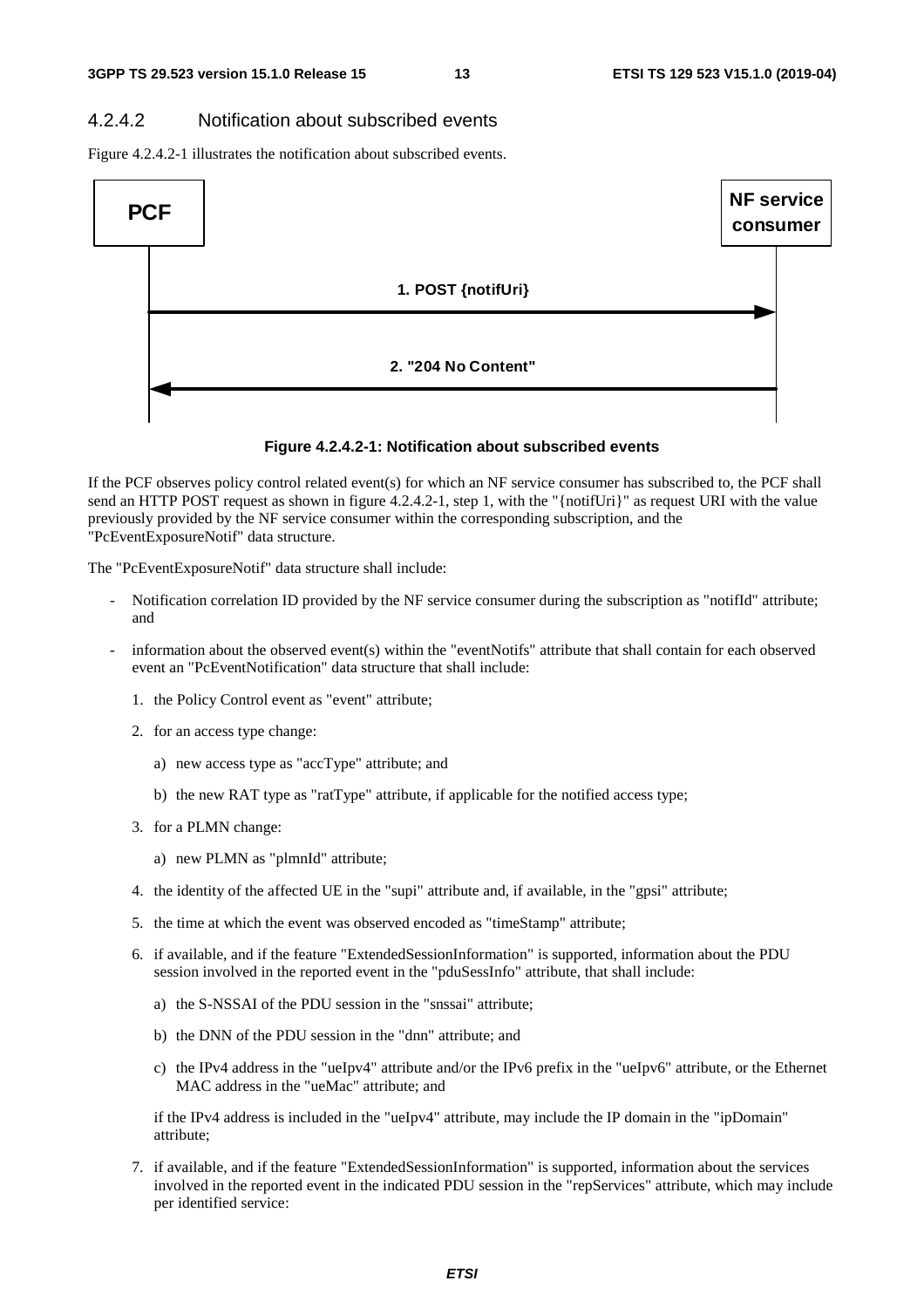- a) a list of Ethernet flows in the "ethFlowNums" attribute; or
- b) a list of IP flows in the "ipFlowNums" attribute; and/or
- c) an AF application identifier in the "afAppId" attribute.

If the NF service consumer cannot successfully fulfil the received HTTP POST request due to the internal error or due to the error in the HTTP POST request, the NF service consumer shall send the HTTP error response as specified in subclause 5.7.

Upon successful reception of the HTTP POST request with "{notifUri}" as request URI and a "PcEventExposureNotif" data structure as request body, the NF service consumer shall send a "204 No Content" HTTP response, as shown in figure 4.2.4.2-1, step 2, for a successful processing.

# 5 Npcf\_EventExposure Service API

# 5.1 Introduction

The Npcf\_EventExposure Service shall use the Npcf\_EventExposure API.

The request URI used in HTTP request from the NF service consumer towards the PCF shall have the structure defined in subclause 4.4.1 of 3GPP TS 29.501 [6], i.e.:

#### **{apiRoot}/{apiName}/{apiVersion}/{apiSpecificResourceUriPart}**

with the following components:

- The {apiRoot} shall be set as described in 3GPP TS 29.501 [6].
- The {apiName} shall be "npcf-eventexposure".
- The {apiVersion} shall be "v1".
- The {apiSpecificResourceUriPart} shall be set as described in subclause 5.3.

# 5.2 Usage of HTTP

#### 5.2.1 General

HTTP/2, IETF RFC 7540 [16], shall be used as specified in subclause 5.2 of 3GPP TS 29.500 [5].

HTTP/2 shall be transported as specified in subclause 5.3 of 3GPP TS 29.500 [5].

The OpenAPI [7] specification of HTTP messages and content bodies for the Npcf\_EventExposure is contained in Annex A.

# 5.2.2 HTTP standard headers

#### 5.2.2.1 General

See subclause 5.2.2 of 3GPP TS 29.500 [5] for the usage of HTTP standard headers.

#### 5.2.2.2 Content type

JSON, IETF RFC 8259 [17], shall be used as content type of the HTTP bodies specified in the present specification as specified in subclause 5.4 of 3GPP TS 29.500 [5]. The use of the JSON format shall be signalled by the content type "application/json".

"Problem Details" JSON object shall be used to indicate additional details of the error in a HTTP response body and shall be signalled by the content type "application/problem+json", as defined in IETF RFC 7807 [18].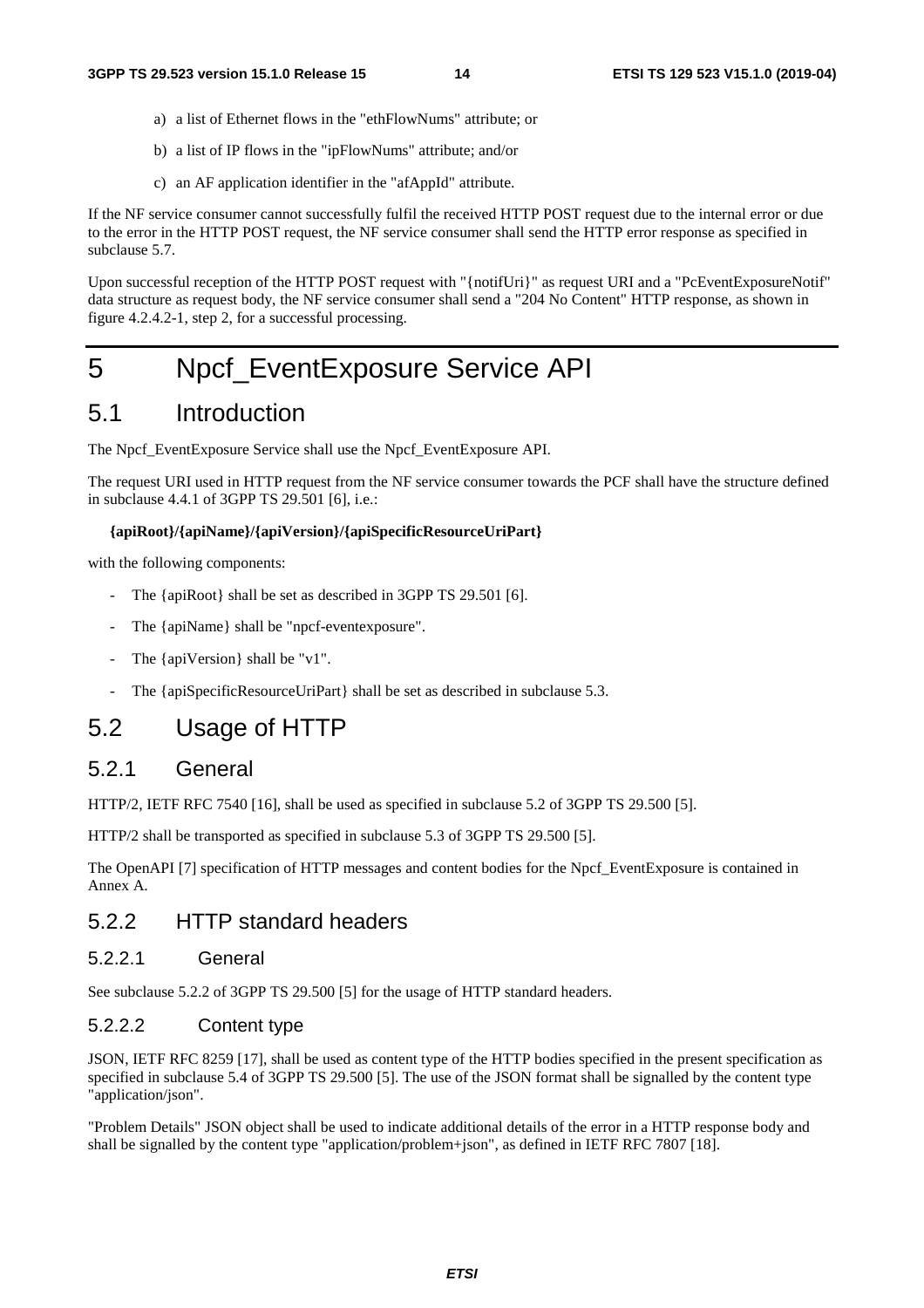# 5.2.3 HTTP custom headers

#### 5.2.3.1 General

The mandatory HTTP custom header fields specified in subclause 5.2.3.2 of 3GPP TS 29.500 [5] shall be applicable.

In this Release of the specification, no specific custom headers are defined for the Npcf\_EventExposure API.

## 5.3 Resources

### 5.3.1 Resource Structure

#### {apiRoot}/npcf-eventexposure/v1



#### **Figure 5.3.1-1: Resource URI structure of the Npcf\_EventExposure API**

Table 5.3.1-1 provides an overview of the resources and applicable HTTP methods.

| Table 5.3.1-1: Resources and methods overview |  |  |  |
|-----------------------------------------------|--|--|--|
|-----------------------------------------------|--|--|--|

| <b>Resource name</b>                          | <b>Resource URI</b>                                   | <b>HTTP</b> method or<br>custom operation | <b>Description</b>                                                                                                                            |
|-----------------------------------------------|-------------------------------------------------------|-------------------------------------------|-----------------------------------------------------------------------------------------------------------------------------------------------|
| <b>Policy Control</b><br>Events Subscriptions | {apiRoot}/<br>npcf-eventexposure/<br>v1/subscriptions | <b>POST</b>                               | Subscription to the notification of<br>policy control events and creation of<br>an Individual Policy Control Events<br>Subscription resource. |
|                                               |                                                       | <b>GET</b>                                | Reads an Individual Policy Control<br>Events Subscription resource.                                                                           |
| Individual Policy<br>Control Events           | {apiRoot}/<br>npcf-eventexposure/                     | <b>PUT</b>                                | Modifies an Individual Policy Control<br>Events Subscription.                                                                                 |
| Subscription                                  | v1/subscriptions/{subscriptionId} DELETE              |                                           | Cancels an individual subscription<br>to notifications of policy control<br>events.                                                           |

# 5.3.2 Resource: Policy Control Events Subscriptions (Collection)

#### 5.3.2.1 Description

The Policy Control Events Subscriptions resource represents all subscriptions of the Npcf\_EventExposure service at a given PCF.

#### 5.3.2.2 Resource definition

#### Resource URI: **{apiRoot}/npcf-eventexposure/v1/subscriptions/**

This resource shall support the resource URI variables defined in table 5.3.2.2-1.

#### **Table 5.3.2.2-1: Resource URI variables for this resource**

| <b>Name</b>                       | $-1.1$<br>$\mathbf{r}$<br>--<br>--- |
|-----------------------------------|-------------------------------------|
| $\cdot$ $-$<br><b>Panil</b><br>אט | - 20<br>suv<br>use ບ.⊥              |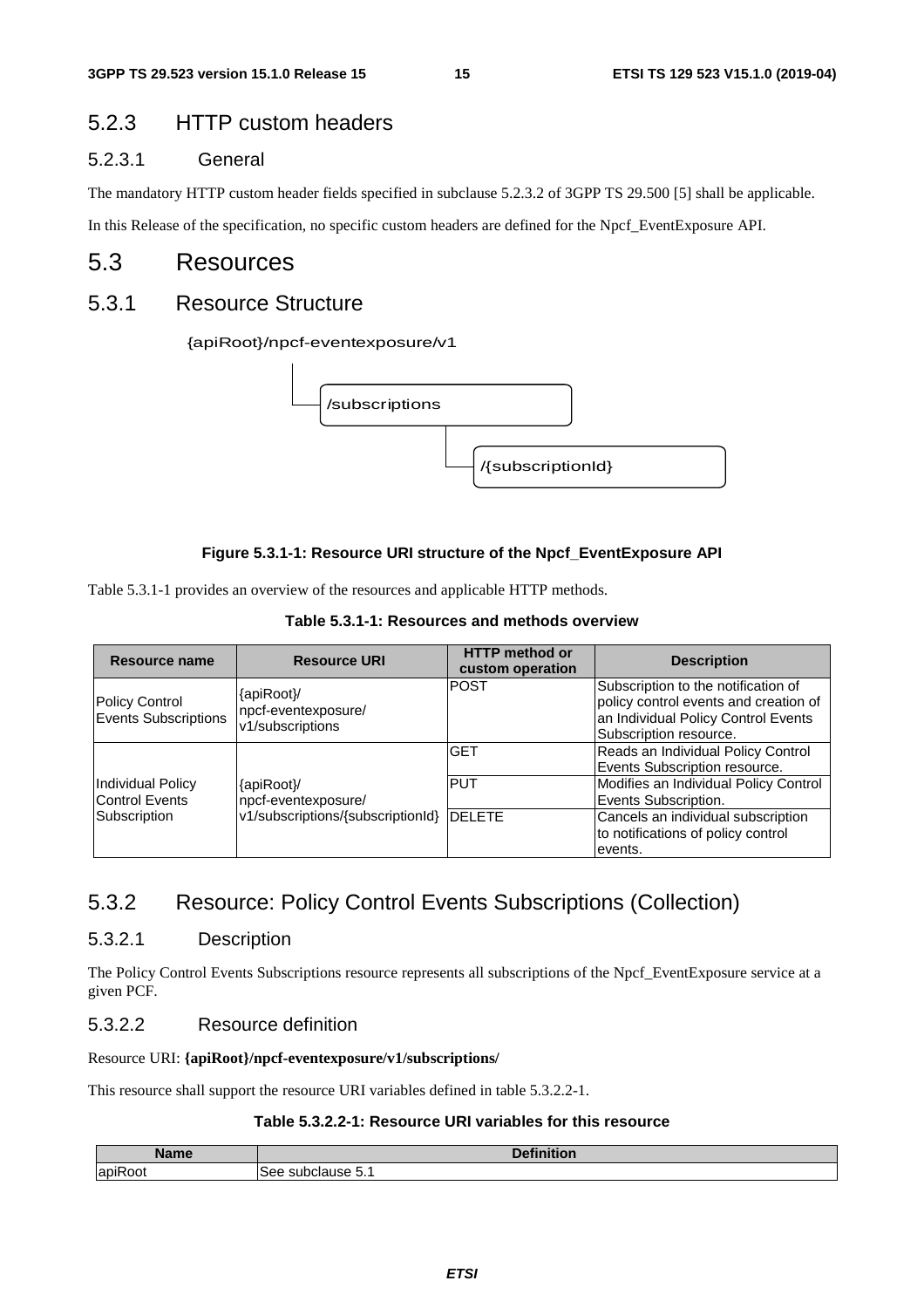#### 5.3.2.3 Resource Standard Methods

#### 5.3.2.3.1 POST

This method shall support the URI query parameters specified in table 5.3.2.3.1-1.

#### **Table 5.3.2.3.1-1: URI query parameters supported by the <method 1> method on this resource**

| <b>Name</b> | <b>Pata type</b><br>Dala | D | والمقالح ومقالوهم | :ription |
|-------------|--------------------------|---|-------------------|----------|
| n/a         |                          |   |                   |          |

This method shall support the request data structures specified in table 5.3.2.3.1-2 and the response data structures and response codes specified in table 5.3.2.3.1-3.

#### **Table 5.3.2.3.1-2: Data structures supported by the <method 1> Request Body on this resource**

| Data type       |   | <b>Cardinality</b> | <b>Description</b>                                                            |
|-----------------|---|--------------------|-------------------------------------------------------------------------------|
| PcEventExposure | м |                    | Contains the information required for the creation of a new individual policy |
| <b>Subsc</b>    |   |                    | control events subscription.                                                  |

#### **Table 5.3.2.3.1-3: Data structures supported by the <method 1> Response Body on this resource**

| Data type                                                                                       |   | <b>Cardinality</b> | <b>Response codes</b> | <b>Description</b>                                   |  |
|-------------------------------------------------------------------------------------------------|---|--------------------|-----------------------|------------------------------------------------------|--|
| PcEventExposure                                                                                 | м |                    | 201 Created           | Contains the representation of the Individual Policy |  |
| Subsc                                                                                           |   |                    |                       | Control Events Subscription resource.                |  |
| NOTE:<br>The mandatory HTTP error status codes for the POST method listed in Table 5.2.7.1-1 of |   |                    |                       |                                                      |  |
| 3GPP TS 29.500 [5] also apply.                                                                  |   |                    |                       |                                                      |  |

#### 5.3.2.4 Resource Custom Operations

None.

# 5.3.3 Resource: Individual Policy Control Events Subscription (Document)

#### 5.3.3.1 Description

The Individual Policy Control Events Subscription resource represents a single subscription of the Npcf\_EventExposure service at a given PCF.

#### 5.3.3.2 Resource definition

#### Resource URI: **{apiRoot}/npcf-eventexposure/v1/subscriptions/{subscriptionId}**

This resource shall support the resource URI variables defined in table 5.3.3.2-1.

#### **Table 5.3.3.2-1: Resource URI variables for this resource**

| <b>Name</b>            | <b>Definition</b>                                                    |
|------------------------|----------------------------------------------------------------------|
| apiRoot                | ISee subclause 5.1                                                   |
| <b>IsubscriptionId</b> | String identifying a subscription to the PCF event exposure service. |

#### 5.3.3.3 Resource Standard Methods

#### 5.3.3.3.1 GET

This method shall support the URI query parameters specified in table 5.3.3.3.1-1.

#### **Table 5.3.3.3.1-1: URI query parameters supported by the GET method on this resource**

| Name | <b>Pata type</b><br>Dala | Cardinality | Description |
|------|--------------------------|-------------|-------------|
| n/a  |                          |             |             |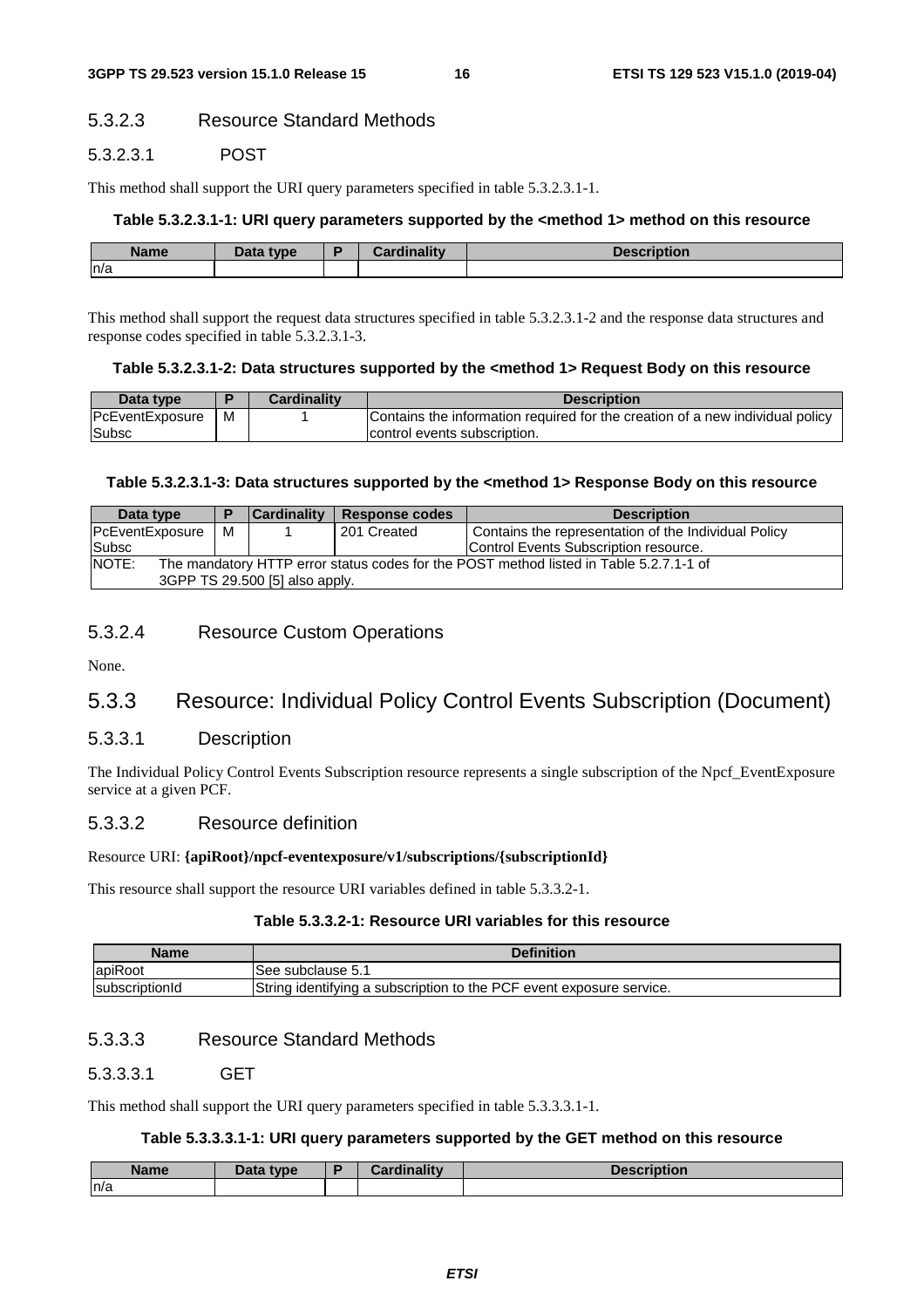This method shall support the request data structures specified in table 5.3.3.3.1-2 and the response data structures and response codes specified in table 5.3.3.3.1-3.

#### **Table 5.3.3.3.1-2: Data structures supported by the GET Request Body on this resource**

| Data type | <br>Million of Million<br><b>COL</b> | <b>Description</b> |
|-----------|--------------------------------------|--------------------|
| n/a       |                                      |                    |

#### **Table 5.3.3.3.1-3: Data structures supported by the GET Response Body on this resource**

| Data type                                                                                                                               |     | Cardinality | <b>Response</b><br>codes | <b>Description</b>                                                                    |  |  |
|-----------------------------------------------------------------------------------------------------------------------------------------|-----|-------------|--------------------------|---------------------------------------------------------------------------------------|--|--|
| PcEventExposureSubs<br>ΙC                                                                                                               | l M |             | 200 OK                   | A representation of the Individual Policy Control Events<br>Subscription is returned. |  |  |
| <b>NOTE:</b><br>The mandatory HTTP error status codes for the GET method listed in Table 5.2.7.1-1 of 3GPP TS 29.500 [5]<br>also apply. |     |             |                          |                                                                                       |  |  |

#### 5.3.3.3.2 PUT

This method shall support the URI query parameters specified in table 5.3.3.3.2-1.

#### **Table 5.3.3.3.2-1: URI query parameters supported by the PUT method on this resource**

| <b>Name</b> | Data type<br>Puw |  | tion |
|-------------|------------------|--|------|
| ln/a        |                  |  |      |

This method shall support the request data structures specified in table 5.3.3.3.2-2 and the response data structures and response codes specified in table 5.3.3.3.2-3.

#### **Table 5.3.3.3.2-2: Data structures supported by the PUT Request Body on this resource**

| Data type                  |   | <b>Cardinality</b> | <b>Description</b>                                                  |
|----------------------------|---|--------------------|---------------------------------------------------------------------|
| <b>PcEventExposureSubs</b> | м |                    | Modifies the existing Individual Policy Control Events Subscription |
|                            |   |                    | resource.                                                           |

#### **Table 5.3.3.3.2-3: Data structures supported by the PUT Response Body on this resource**

| Data type                                                                                                                               | P   | <b>Cardinality</b> | <b>Response</b><br>codes | <b>Description</b>                                                                                                      |  |  |
|-----------------------------------------------------------------------------------------------------------------------------------------|-----|--------------------|--------------------------|-------------------------------------------------------------------------------------------------------------------------|--|--|
| PcEventExposureSubs<br>ΙC                                                                                                               | I M |                    | 200 OK                   | Successful case: The Individual Policy Control Events<br>Subscription was modified and a representation is<br>returned. |  |  |
| <b>NOTE:</b><br>The mandatory HTTP error status codes for the PUT method listed in Table 5.2.7.1-1 of 3GPP TS 29.500 [5]<br>also apply. |     |                    |                          |                                                                                                                         |  |  |

#### 5.3.3.3.3 DELETE

This method shall support the URI query parameters specified in table 5.3.3.3.3-1.

#### **Table 5.3.3.3.3-1: URI query parameters supported by the DELETE method on this resource**

| <b>Name</b> | Data type | <b>Cardinality</b><br><b>Pordu</b> | <b>Description</b> |
|-------------|-----------|------------------------------------|--------------------|
| n/a         |           |                                    |                    |

This method shall support the request data structures specified in table 5.3.3.3.3-2 and the response data structures and response codes specified in table 5.3.3.3.3-3.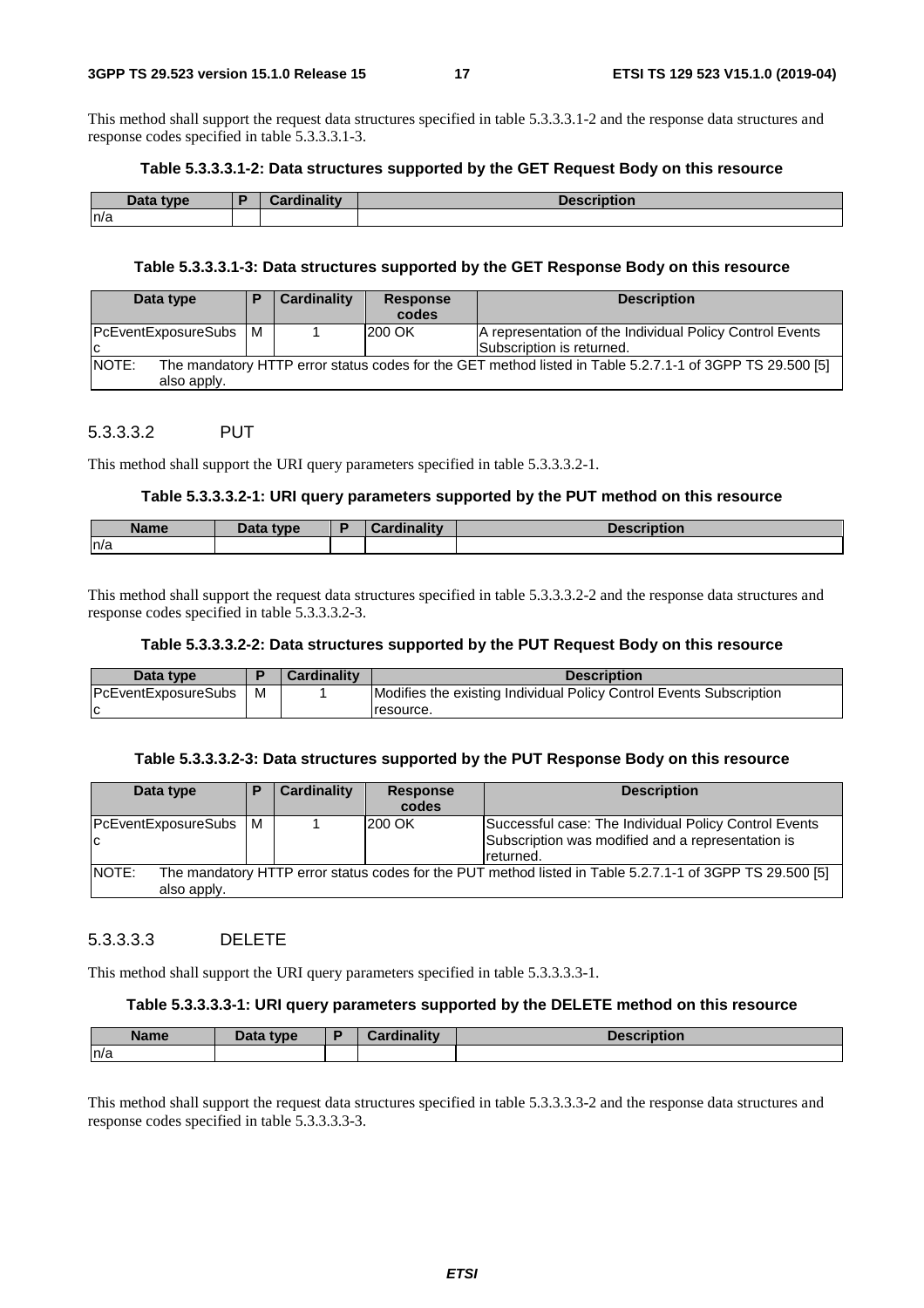#### **Table 5.3.3.3.3-2: Data structures supported by the DELETE Request Body on this resource**

| Data type | <b>Samuel Line State</b><br>ainality | <b>Description</b> |
|-----------|--------------------------------------|--------------------|
| n/a       |                                      |                    |

#### **Table 5.3.3.3.3-3: Data structures supported by the DELETE Response Body on this resource**

| Data type |                                                                                                                           | Ð | Cardinality | <b>Response</b><br>codes | <b>Description</b>                                                                                                         |  |
|-----------|---------------------------------------------------------------------------------------------------------------------------|---|-------------|--------------------------|----------------------------------------------------------------------------------------------------------------------------|--|
| ln/a      |                                                                                                                           |   |             | I204 No Content          | Successful case: The Individual Policy Control Events<br>Subscription resource matching the subscription d was<br>deleted. |  |
| NOTE:     | The mandatory HTTP error status code for the DELETE method listed in Table 5.2.7.1-1 of<br>3GPP TS 29.500 [5] also apply. |   |             |                          |                                                                                                                            |  |

#### 5.3.3.4 Resource Custom Operations

None.

# 5.4 Custom Operations without associated resources

None.

# 5.5 Notifications

#### 5.5.1 General

Notifications shall comply to subclause 6.2 of 3GPP TS 29.500 [5] and subclause 4.6.2.3 of 3GPP TS 29.501 [6].

#### **Table 5.5.1-1: Notifications**

| <b>Custom operation URI</b> | <b>Mapped HTTP</b><br>method | <b>Description</b>                              |
|-----------------------------|------------------------------|-------------------------------------------------|
| {notifUri}                  | <b>POST</b>                  | Notification of policy control event reporting. |

# 5.5.2 Policy Control Event Notification

#### 5.5.2.1 Description

The Policy Control Event Notification is used by the PCF to report one or several observed policy control events to the NF service consumer that has subscribed to such notifications via the Individual Policy Control Events Subscription resource.

#### 5.5.2.2 Target URI

The Notification URI **"{notifUri}"** shall be used with the URI variables defined in table 5.5.2.2-1.

#### **Table 5.5.2.2-1: URI variables**

| <b>Name</b>      | <b>Definition</b>                                                                                                                                                                                                             |
|------------------|-------------------------------------------------------------------------------------------------------------------------------------------------------------------------------------------------------------------------------|
| <b>InotifUri</b> | String formatted as URI with the Notification Uri as assigned by the NF service consumer during the<br>subscription service operation and described within the PcEventExposureSubsc data type (see<br>Itable $5.6.2.2 - 1$ ). |

#### 5.5.2.3 Standard Methods

#### 5.5.2.3.1 POST

This method shall support the URI query parameters specified in table 5.5.2.3.1-1.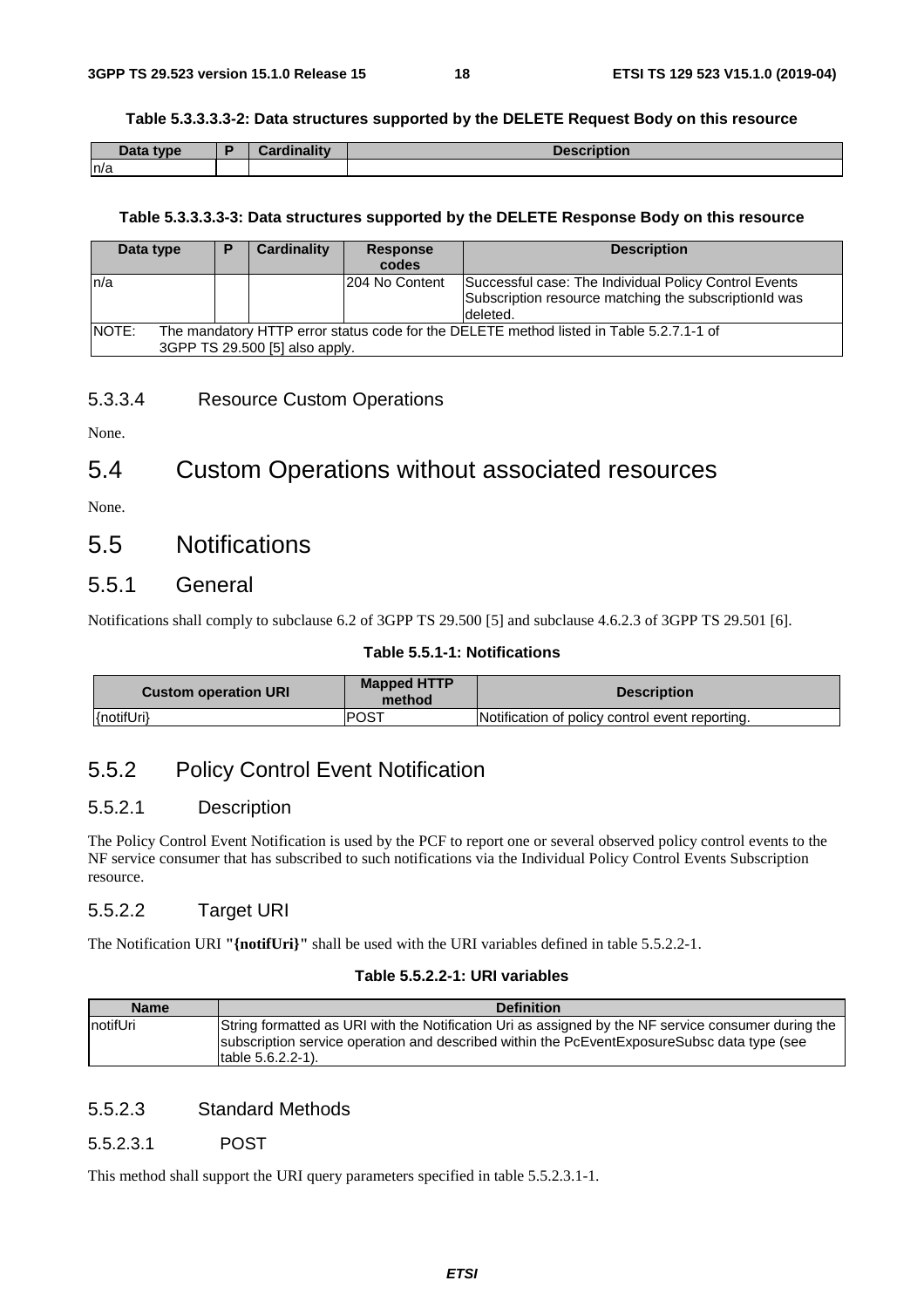#### **Table 5.5.2.3.1-1: URI query parameters supported by the POST method on this resource**

| <b>Name</b> | Data type<br>Putu | <b>Cardinality</b> | <b>Description</b> |
|-------------|-------------------|--------------------|--------------------|
| n/a         |                   |                    |                    |

This method shall support the request data structures specified in table 5.5.2.3.1-2 and the response data structures and response codes specified in table 5.5.2.3.1-3.

#### **Table 5.5.2.3.1-2: Data structures supported by the POST Request Body on this resource**

| Data<br><b>type</b>         |     | <b>THE 24</b><br>иша | Description                                                                           |
|-----------------------------|-----|----------------------|---------------------------------------------------------------------------------------|
| <b>PcEventExposureNotif</b> | ΙVΙ |                      | <b>IProvides</b><br>policy control events *<br>about observed <b>r</b><br>Information |

#### **Table 5.5.2.3.1-3: Data structures supported by the POST Response Body on this resource**

| Data type    |                                                                                           |  | <b>Cardinality</b> | Response codes  | <b>Description</b>                               |  |  |  |  |
|--------------|-------------------------------------------------------------------------------------------|--|--------------------|-----------------|--------------------------------------------------|--|--|--|--|
| In/a         |                                                                                           |  |                    | 1204 No Content | The receipt of the Notification is acknowledged. |  |  |  |  |
| <b>NOTE:</b> | In addition, the HTTP status codes which are specified as mandatory in table 5.2.7.1-1 of |  |                    |                 |                                                  |  |  |  |  |
|              | 3GPP TS 29.500 [5] for the POST method shall also apply.                                  |  |                    |                 |                                                  |  |  |  |  |

# 5.6 Data Model

### 5.6.1 General

This subclause specifies the application data model supported by the API.

Table 5.6.1-1 specifies the data types defined for the Npcf\_EventExposure service based interface protocol.

| Data type             | <b>Section defined</b> | <b>Description</b>                                | <b>Applicability</b> |
|-----------------------|------------------------|---------------------------------------------------|----------------------|
| EthernetFlowInfo      | 5.6.2.6                | Identification of an UL/DL ethernet flow.         | ExtendedSessio       |
|                       |                        |                                                   | nInformation         |
| <b>IpFlowInfo</b>     | 5.6.2.7                | Identification of an UL/DL IP flow.               | ExtendedSessio       |
|                       |                        |                                                   | nInformation         |
| <b>PcEvent</b>        | 5.6.3.3                | Policy Control Events.                            |                      |
| PcEventExposureSubsc  | 5.6.2.2                | Represents an Individual Policy Events            |                      |
|                       |                        | Subscription resource.                            |                      |
| PcEventExposureNotif  | 5.6.2.3                | Describes notifications about Policy Control      |                      |
|                       |                        | events that occurred in an Individual Policy      |                      |
|                       |                        | Events Subscription resource.                     |                      |
| PcEventNotification   | 5.6.2.8                | Represents the information reported for a Policy  |                      |
|                       |                        | Control event.                                    |                      |
| PduSessionInformation | 5.6.2.9                | Represents PDU session identification             | ExtendedSessio       |
|                       |                        | information.                                      | nInformation         |
| ReportingInformation  | 5.6.2.4                | Represents the type of reporting the subscription |                      |
|                       |                        | requires.                                         |                      |
| ServiceIdentification | 5.6.2.5                | Identification of the service to which the        | ExtendedSessio       |
|                       |                        | subscription applies.                             | nInformation         |

#### **Table 5.6.1-1: Npcf\_EventExposure specific Data Types**

Table 5.6.1-2 specifies data types re-used by the Npcf\_EventExposure service based interface protocol from other specifications, including a reference to their respective specifications and when needed, a short description of their use within the Npcf\_EventExposure service based interface.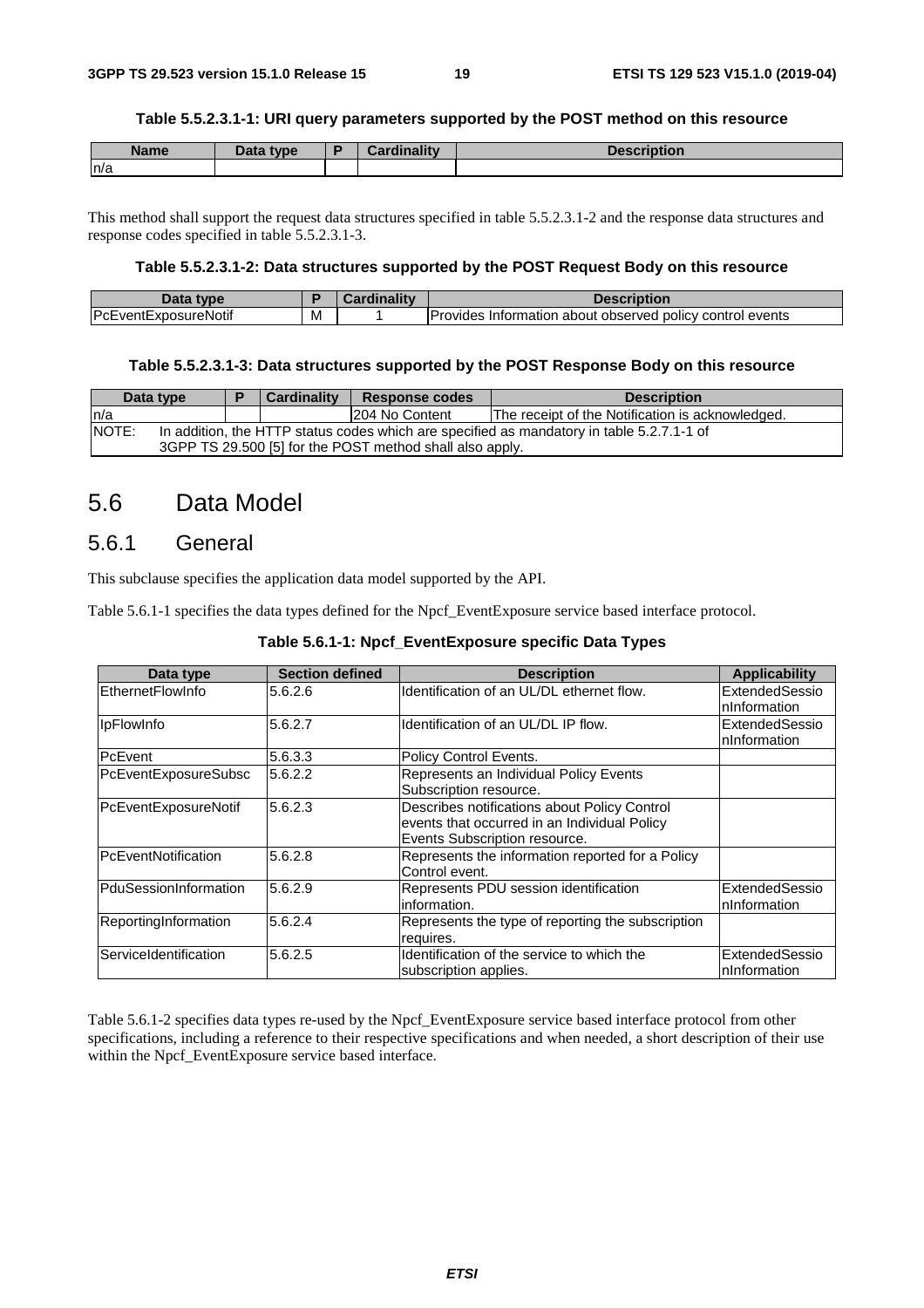| Data type          | <b>Reference</b>                      | <b>Comments</b>                             | <b>Applicability</b>           |
|--------------------|---------------------------------------|---------------------------------------------|--------------------------------|
| AccessType         | 3GPP TS 29.571 [14]                   | Access Type.                                |                                |
| AfAppId            | 3GPP TS 29.514 [12]                   | AF application Identifier.                  | ExtendedSessio                 |
|                    |                                       |                                             | nInformation                   |
| DateTime           | 3GPP TS 29.571 [14]                   | Time stamp.                                 |                                |
| <b>D</b> nn        | 3GPP TS 29.571 [14]                   | Identifies a DNN.                           |                                |
| <b>DurationSec</b> | 3GPP TS 29.571 [14]                   | Seconds of duration.                        |                                |
| EthFlowDescription | 3GPP TS 29.514 [12]                   | Identifies an ethernet flow description.    | ExtendedSessio<br>nInformation |
| FlowDescription    | 3GPP TS 29.514 [12]                   | Identifies an IP flow description.          | ExtendedSessio<br>nInformation |
| Gpsi               | GPP TS 29.571 [14]                    | Generic Public Subscription Identifier.     |                                |
| GroupId            | 3GPP TS 29.571 [14]                   | Identifies a group of UEs.                  |                                |
| MacAddr48          | 3GPP TS 29.571 [14]                   | Mac Address of the UE.                      | ExtendedSessio<br>nInformation |
| NotificationMethod | 3GPP TS 29.508 [15]                   | Represents the Notification Method.         |                                |
| Pimnid             | 3GPP TS 29.571 [14]                   | <b>PLMN</b> Identifier.                     |                                |
| RatType            | 3GPP TS 29.571 [14]                   | RAT Type.                                   |                                |
| Snssai             | 3GPP TS 29.571 [14]                   | Identifies a S-NSSA.I                       |                                |
| Supi               | 3GPP TS 29.571 [14]                   | Identifies the SUPI of the UE.              |                                |
| SupportedFeatures  | 3GPP TS 29.571 [14]                   | Used to negotiate the applicability of the  |                                |
|                    |                                       | optional features defined in subclause 5.8. |                                |
| <b>Uinteger</b>    | 3GPP TS 29.571 [14] Unsigned integer. |                                             |                                |

**Table 5.6.1-2: Npcf\_EventExposure re-used Data Types** 

# 5.6.2 Structured data types

#### 5.6.2.1 Introduction

This subclause defines the structures to be used in resource representations.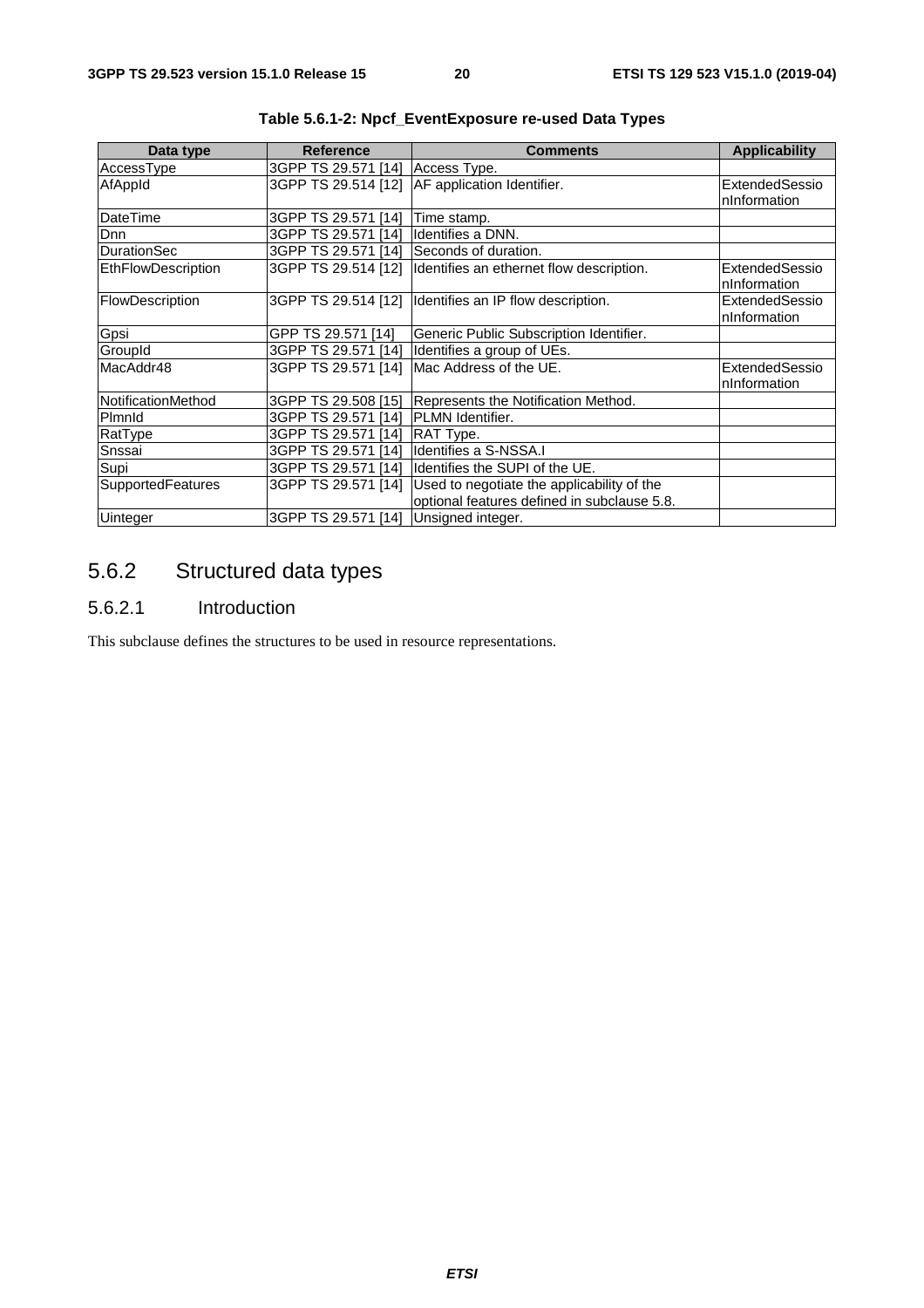# 5.6.2.2 Type PcEventExposureSubsc

| <b>Attribute name</b> | Data type                        | P        | <b>Cardinality</b> | <b>Description</b>                                                                                                                                                                                                                                                                                                    | <b>Applicability</b>           |
|-----------------------|----------------------------------|----------|--------------------|-----------------------------------------------------------------------------------------------------------------------------------------------------------------------------------------------------------------------------------------------------------------------------------------------------------------------|--------------------------------|
| eventSubs             | array(PcEvent)                   | M        | 1N                 | Subscribed Policy Control events.                                                                                                                                                                                                                                                                                     |                                |
| eventsRepInfo         | ReportingInforma                 | $\Omega$ | 1                  | Represents the reporting                                                                                                                                                                                                                                                                                              |                                |
|                       | tion                             |          |                    | requirements of the subscription.                                                                                                                                                                                                                                                                                     |                                |
| groupId               | GroupId                          | C        | 0.1                | Represents an internal group<br>identifier and identifies a group of<br>UEs. It shall be present when the<br>subscription is targeting a Group<br>of $UE(s)$ .                                                                                                                                                        |                                |
| filterDnns            | array(Dnn)                       | O        | 1N                 | Represents the DNNs for which<br>the policy event report shall<br>apply. If omitted it represents any<br>DNN.                                                                                                                                                                                                         |                                |
| filterSnssais         | array(Snssai)                    | O        | 1.N                | Represents the S-NSSAIs for<br>which the policy event report<br>shall apply. If omitted it<br>represents any S-NSSAI.                                                                                                                                                                                                 |                                |
| filterServices        | array(ServiceIden<br>tification) | $\Omega$ | 1N                 | Represents the services for<br>which the policy event report<br>shall apply. If omitted, the policy<br>event report shall apply for all the<br>active services.                                                                                                                                                       | ExtendedSessionI<br>nformation |
| notifUri              | Uri                              | M        | $\mathbf{1}$       | Notification URI for Policy Control<br>event reporting.                                                                                                                                                                                                                                                               |                                |
| notifld               | string                           | м        | 1                  | Notification Correlation ID<br>assigned by the NF service<br>consumer.                                                                                                                                                                                                                                                |                                |
| suppFeat              | SupportedFeatur<br>es            | M        | 1                  | This IE represents a list of<br>Supported features used as<br>described in subclause 5.8. In the<br>HTTP POST request it<br>represents the set of NF service<br>consumer supported features. In<br>the HTTP POST and GET<br>responses it represents the set of<br>PCF Event Exposure agreeable<br>supported features. |                                |

#### **Table 5.6.2.2-1: Definition of type PcEventExposureSubsc**

### 5.6.2.3 Type PcEventExposureNotif

### **Table 5.6.2.3-1: Definition of type PcEventExposureNotif**

| <b>Attribute name</b> | Data type        |   | <b>Cardinality</b> | <b>Description</b>                                        | <b>Applicability</b> |
|-----------------------|------------------|---|--------------------|-----------------------------------------------------------|----------------------|
| notifid               | string           | м |                    | Notification Correlation ID<br>assigned by the NF service |                      |
|                       |                  |   |                    | consumer.                                                 |                      |
| <b>leventNotifs</b>   | array(PcEventNot | M | 1N                 | Represents the Policy Control                             |                      |
|                       | ification)       |   |                    | Events to be reported according                           |                      |
|                       |                  |   |                    | to the subscription corresponding                         |                      |
|                       |                  |   |                    | to the Notification Correlation ID.                       |                      |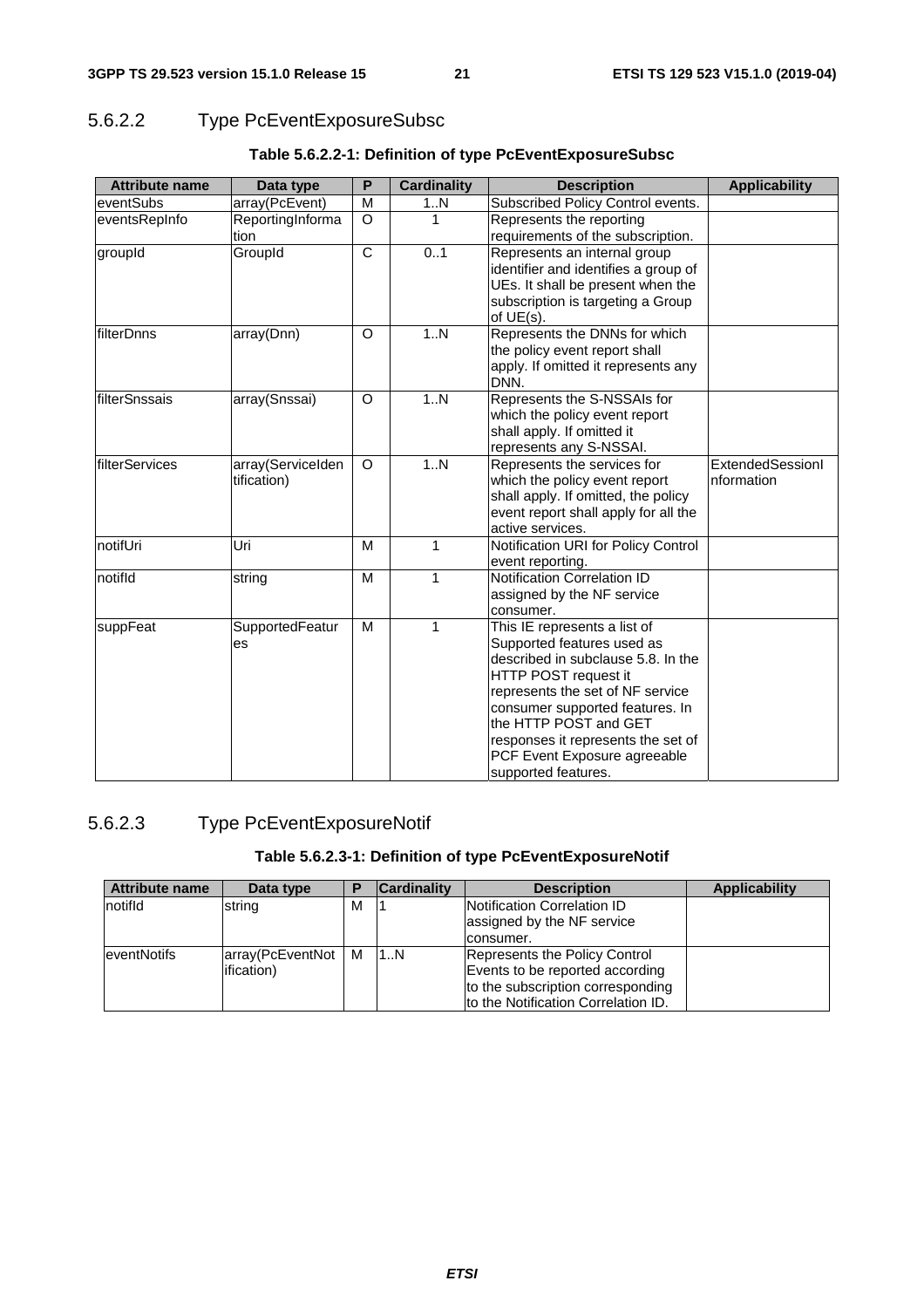### 5.6.2.4 Type ReportingInformation

| <b>Attribute name</b> | Data type              | P        | <b>Cardinality</b> | <b>Description</b>                                                                                                                                                                                                                                                               | <b>Applicability</b> |
|-----------------------|------------------------|----------|--------------------|----------------------------------------------------------------------------------------------------------------------------------------------------------------------------------------------------------------------------------------------------------------------------------|----------------------|
| immRep                | boolean                | $\Omega$ | 0.1                | Indication of immediate reporting.<br>If included, when it is set to true it<br>indicates immediate reporting of<br>the subscribed events, if<br>available. Otherwise, reporting<br>will occur when the event is met.                                                            |                      |
| notifMethod           | NotificationMetho<br>d | O        | 0.1                | Represents the notification<br>method (periodic, one time, on<br>event detection). If "notifMethod"<br>attribute is not supplied, the<br>default value<br>"ON_EVENT_DETECTION"<br>applies.                                                                                       |                      |
| maxReportNbr          | Uinteger               | O        | 0.1                | Represents the maximum number<br>of reports, after which the<br>subscription ceases to exist (i.e.,<br>the reporting ends). It may be<br>present for the "PERIODIC" and<br>on "ON_EVENT_DETECTION"<br>notification methods. If omitted,<br>there is no limit.                    |                      |
| monDur                | <b>DateTime</b>        | C        | 0.1                | Represents the time at which the<br>subscription ceases to exist (i.e.<br>the subscription becomes invalid<br>and the reporting ends). If<br>omitted, there is no time limit. If<br>present in the subscription<br>request, it shall be present in the<br>subscription response. |                      |
| repPeriod             | <b>DurationSec</b>     | $\circ$  | 0.1                | Indicates the time interval<br>between successive Policy<br>Control event notifications. It is<br>supplied for notification method<br>"PERIODIC".                                                                                                                                |                      |

### **Table 5.6.2.4-1: Definition of type ReportingInformation**

### 5.6.2.5 Type ServiceIdentification

### **Table 5.6.2.5-1: Definition of type ServiceIdentification**

| <b>Attribute name</b>                                                                                                                                                                                            | Data type                   | P | <b>Cardinality</b> | <b>Description</b>                         | <b>Applicability</b>                         |  |
|------------------------------------------------------------------------------------------------------------------------------------------------------------------------------------------------------------------|-----------------------------|---|--------------------|--------------------------------------------|----------------------------------------------|--|
| <b>IservEthFlows</b>                                                                                                                                                                                             | array(EthernetFlo<br>wlnfo) | C | 1N                 | Ethernet flows of a service.               | <b>ExtendedSessionInfo</b><br>Irmation       |  |
| servipFlows                                                                                                                                                                                                      | array(lpFlowInfo)           | C | 1N                 | <b>IP flows of a service</b>               | <b>ExtendedSessionInfo</b><br><b>Imation</b> |  |
| afAppId                                                                                                                                                                                                          | AfAppId                     | O | 0.1                | Contains an AF application<br>lidentifier. | ExtendedSessionInfo<br><b>Imation</b>        |  |
| NOTE:<br>At least one of the "servEthFlows", "servIpFlows" or "afAppId" attributes shall be present. The<br>"servEthFlows" attribute and the "servlpFlows" attribute shall not be both present at the same time. |                             |   |                    |                                            |                                              |  |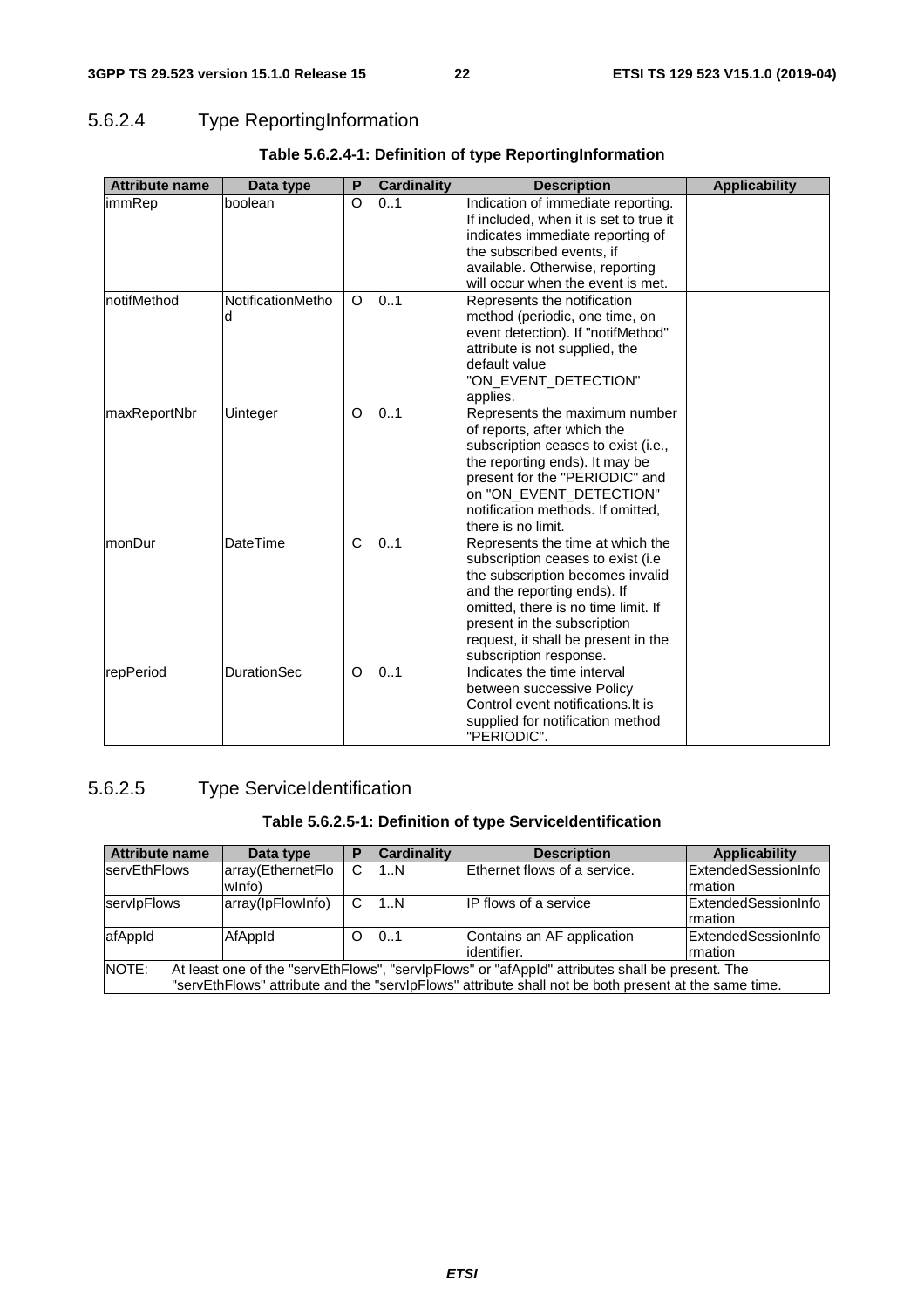### 5.6.2.6 Type EthernetFlowInfo

| <b>Attribute name</b> | Data type       |   | <b>Cardinality</b> | <b>Description</b>                  | Applicability               |
|-----------------------|-----------------|---|--------------------|-------------------------------------|-----------------------------|
| <b>lethFlows</b>      | array(EthFlowDe | C | 12                 | Contains the flow description for   | <b>IExtendedSessionInfo</b> |
|                       | scription)      |   |                    | the Uplink and/or Downlink          | Irmation                    |
|                       |                 |   |                    | Ethernet flows. It shall be present |                             |
|                       |                 |   |                    | in the subscription request.        |                             |
| <b>IflowNumber</b>    | linteger        | M |                    | Ildentifies the ordinal number of   | ExtendedSessionInfo         |
|                       |                 |   |                    | the Ethernet flow.                  | Irmation                    |

# 5.6.2.7 Type IpFlowInfo

#### **Table 5.6.2.7-1: Definition of type IpFlowInfo**

| <b>Attribute name</b> | Data type        | в | <b>Cardinality</b> | <b>Description</b>                | Applicability       |
|-----------------------|------------------|---|--------------------|-----------------------------------|---------------------|
| <i>ipFlows</i>        | array(FlowDescri | C | 12                 | Contains the flow description for | ExtendedSessionInfo |
|                       | ption)           |   |                    | the Uplink and/or Downlink IP     | <b>Imation</b>      |
|                       |                  |   |                    | flows. It shall be present in the |                     |
|                       |                  |   |                    | subscription request              |                     |
| <b>flowNumber</b>     | integer          | м |                    | Ildentifies the ordinal number of | ExtendedSessionInfo |
|                       |                  |   |                    | the IP flow.                      | Irmation            |

### 5.6.2.8 Type PcEventNotification

### **Table 5.6.2.8-1: Definition of type PcEventNotification**

| <b>Attribute name</b> | Data type                 | P | <b>Cardinality</b> | <b>Description</b>                                                                          | <b>Applicability</b>            |
|-----------------------|---------------------------|---|--------------------|---------------------------------------------------------------------------------------------|---------------------------------|
| event                 | PcEvent                   | М | 1N                 | Reported Policy Control event.                                                              |                                 |
| accType               | AccessType                | C | 01                 | Access Type. It shall be included<br>when the reported PcEvent is<br>"AC_TY_CH".            |                                 |
| ratType               | RatType                   | O | 0.1                | RAT Type. It shall be included if<br>applicable when the reported<br>PcEvent is "AC_TY_CH". |                                 |
| plmnld                | Plmnld                    | C | 0.1                | PLMN Identifier. It shall be<br>included when the reported<br>PcEvent is "PLMN CH".         |                                 |
| supi                  | Supi                      | C | 0.1                | SUPI of the UE. It shall be<br>present if available.                                        |                                 |
| gpsi                  | Gpsi                      | O | 0.1                | Gpsi shall contain either an<br>External Id or an MSISDN.                                   |                                 |
| timeStamp             | DateTime                  | M |                    | Time at which the event is<br>observed.                                                     |                                 |
| <b>pduSessinfo</b>    | PduSessionInfor<br>mation | O | 0.1                | Represents PDU session<br>information related to the<br>observed event.                     | ExtendedSessionInfo<br>Irmation |
| repServices           | ServiceIdentificati<br>on | O | 0.1                | Represents service information<br>related to the observed event.                            | ExtendedSessionInfo<br>Irmation |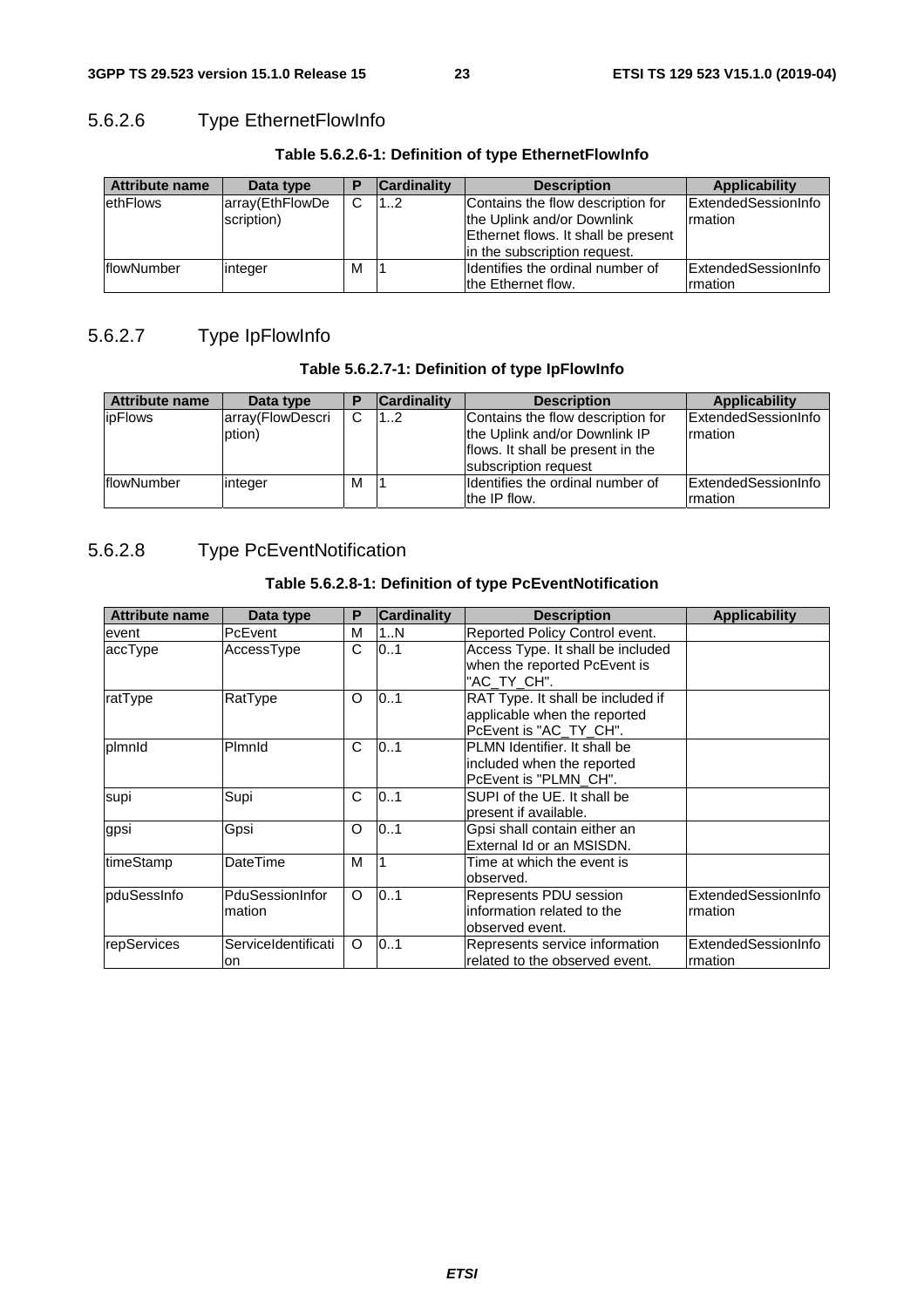### 5.6.2.9 Type PduSessionInformation

| <b>Attribute name</b>                                                                                                                                                                                                         | Data type  | Р | <b>Cardinality</b> | <b>Description</b>                                | <b>Applicability</b>            |  |
|-------------------------------------------------------------------------------------------------------------------------------------------------------------------------------------------------------------------------------|------------|---|--------------------|---------------------------------------------------|---------------------------------|--|
| snssai                                                                                                                                                                                                                        | Snssai     | M |                    | S-NSSAI of the PDU session.                       | ExtendedSessionInfo<br>rmation  |  |
| dnn                                                                                                                                                                                                                           | Dnn        | M | 1N                 | Dnn of the PDU session.                           | ExtendedSessionInfo<br>rmation  |  |
| uelpv4                                                                                                                                                                                                                        | Ipv4Addr   | C | 0.1                | The IPv4 address of the served<br>UE.<br>(NOTE 1) | ExtendedSessionInfo<br>Irmation |  |
| uelpv6                                                                                                                                                                                                                        | Ipv6Prefix | C | 0.1                | The IPv6 prefix of the served UE.<br>(NOTE 1)     | lExtendedSessionInfo<br>rmation |  |
| lipDomain                                                                                                                                                                                                                     | string     | Ω | 0.1                | Identifies the IP domain.<br>(NOTE 2)             | ExtendedSessionInfo<br>rmation  |  |
| ueMac                                                                                                                                                                                                                         | MacAddr48  | C | 0.1                | UE MAC address.<br>(NOTE 1)                       | ExtendedSessionInfo<br>Irmation |  |
| NOTE 1: Either the served UE IP address (an Ipv4Addr or Ipv6Prefix or both if available) or UE MAC address shall<br>be present.<br>NOTE 2: An "ipDomain" attribute, may be provided in combination with a "uelpv4" attribute. |            |   |                    |                                                   |                                 |  |

#### **Table 5.6.2.9-1: Definition of type PduSessionInformation**

### 5.6.3 Simple data types and enumerations

#### 5.6.3.1 Introduction

This subclause defines simple data types and enumerations that can be referenced from data structures defined in the previous subclauses.

#### 5.6.3.2 Simple data types

The simple data types defined in table 5.6.3.2-1 shall be supported.

#### **Table 5.6.3.2-1: Simple data types**

| <b>Type Name</b> | <b>Type Definition</b> | <b>Description</b> | ∆nr |
|------------------|------------------------|--------------------|-----|
|                  |                        |                    |     |

#### 5.6.3.3 Enumeration: PcEvent

The enumeration PcEvent represents the policy control events that can be subscribed. It shall comply with the provisions defined in table 5.6.3.3-1.

| Table 5.6.3.3-1: Enumeration PcEvent |  |  |  |
|--------------------------------------|--|--|--|
|--------------------------------------|--|--|--|

| <b>Enumeration value</b> | <b>Description</b> | <b>Applicability</b> |
|--------------------------|--------------------|----------------------|
| <b>CH</b><br>АC<br>TV.   | Access Type Change |                      |
| PLMN CH                  | <b>PLMN Change</b> |                      |

# 5.7 Error handling

### 5.7.1 General

HTTP error handling shall be supported as specified in subclause 5.2.4 of 3GPP TS 29.500 [5].

For the Npcf. EventExposure API, HTTP error responses shall be supported as specified in subclause 4.8 of 3GPP TS 29.501 [6]. Protocol errors and application errors specified in table 5.2.7.2-1 of 3GPP TS 29.500 [5] shall be supported for an HTTP method if the corresponding HTTP status codes are specified as mandatory for that HTTP method in table 5.2.7.1-1 of 3GPP TS 29.500 [5].

In addition, the requirements in the following subclauses are applicable for the Npcf\_ EventExposure API.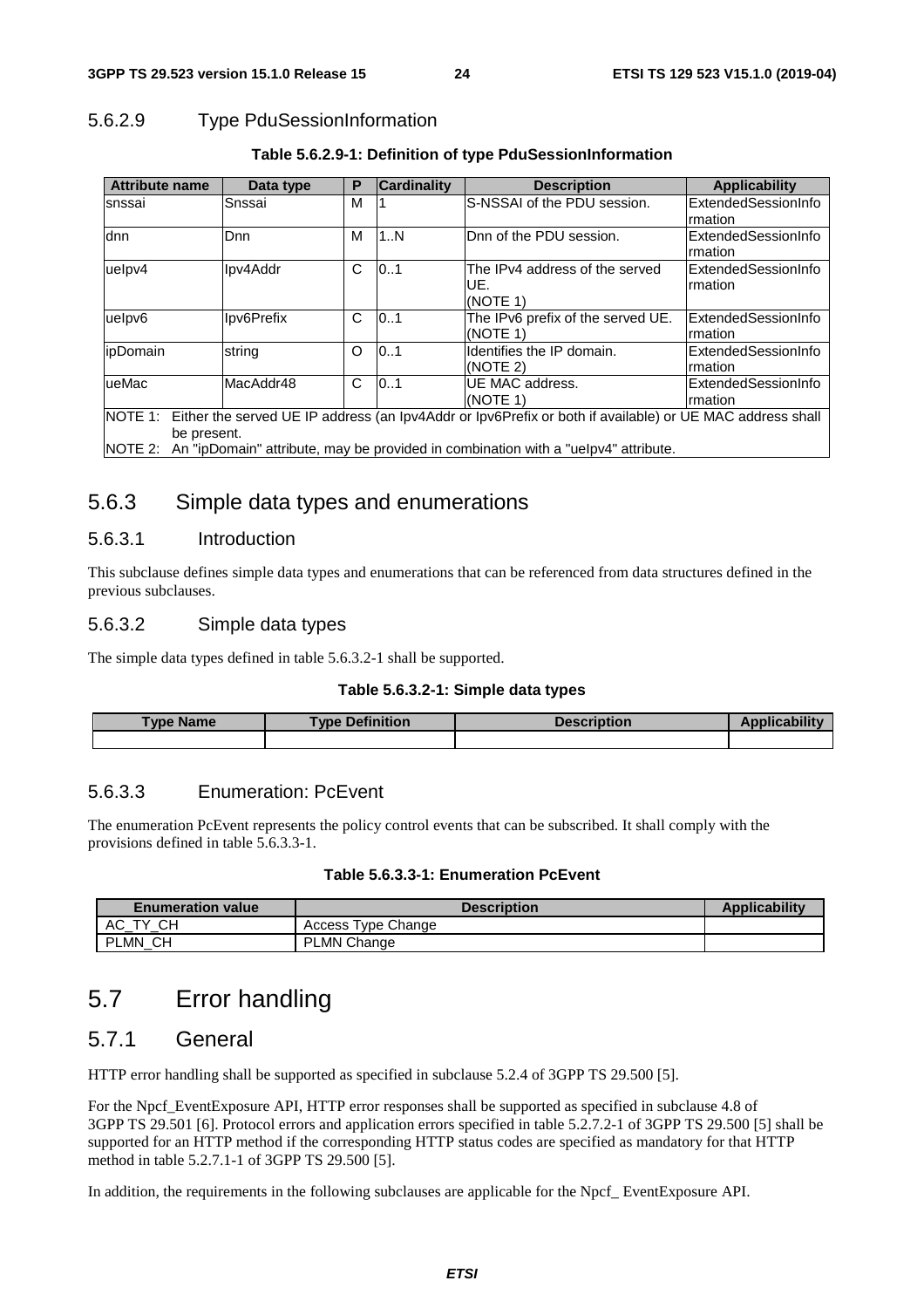# 5.7.2 Protocol Errors

In this Release of the specification, there are no service specific protocol errors applicable for the Npcf\_EventExposure API.

# 5.7.3 Application Errors

The application errors defined for the Npcf\_EventExposure service are listed in table 5.7.3-1.

### **Table 5.7.3-1: Application errors**

| <b>Application Error</b> | status code<br>. . | <b>Description</b> |
|--------------------------|--------------------|--------------------|
|                          |                    |                    |

# 5.8 Feature negotiation

The optional features in table 5.8-1 are defined for the Npcf\_EventExposure API. They shall be negotiated using the extensibility mechanism defined in subclause 6.6 of 3GPP TS 29.500 [5].

#### **Table 5.8-1: Supported Features**

| <b>Feature number</b> | <b>Feature Name</b> | <b>Description</b>                                                                         |
|-----------------------|---------------------|--------------------------------------------------------------------------------------------|
|                       |                     | Extended Session Informat   Indicates the support of additional session information in the |
|                       | lon                 | subscription and report of policy control event.                                           |

# 5.9 Security

As indicated in 3GPP TS 33.501 [19] and 3GPP TS 29.500 [5], the access to the Npcf\_EventExposure API, based on local configuration, may be authorized by means of the OAuth2 protocol (see IETF RFC 6749 [20]), using the "Client Credentials" authorization grant, where the NRF (see 3GPP TS 29.510 [21]) plays the role of the authorization server.

If OAuth2 authorization is used, an NF Service Consumer, prior to consuming services offered by the Nnrf\_NFManagement API, shall obtain a "token" from the authorization server, by invoking the Access Token Request service, as described in 3GPP TS 29.510 [21], subclause 5.4.2.2.

NOTE: When multiple NRFs are deployed in a network, the NRF used as authorization server is the same NRF where the NF Service Consumer invoked the discovery of the Npcf\_EventExposure service.

The Npcf EventExposure API defines a single scope "npcf-eventexposure" for the entire service, and it does not define any additional scopes at resource or operation level.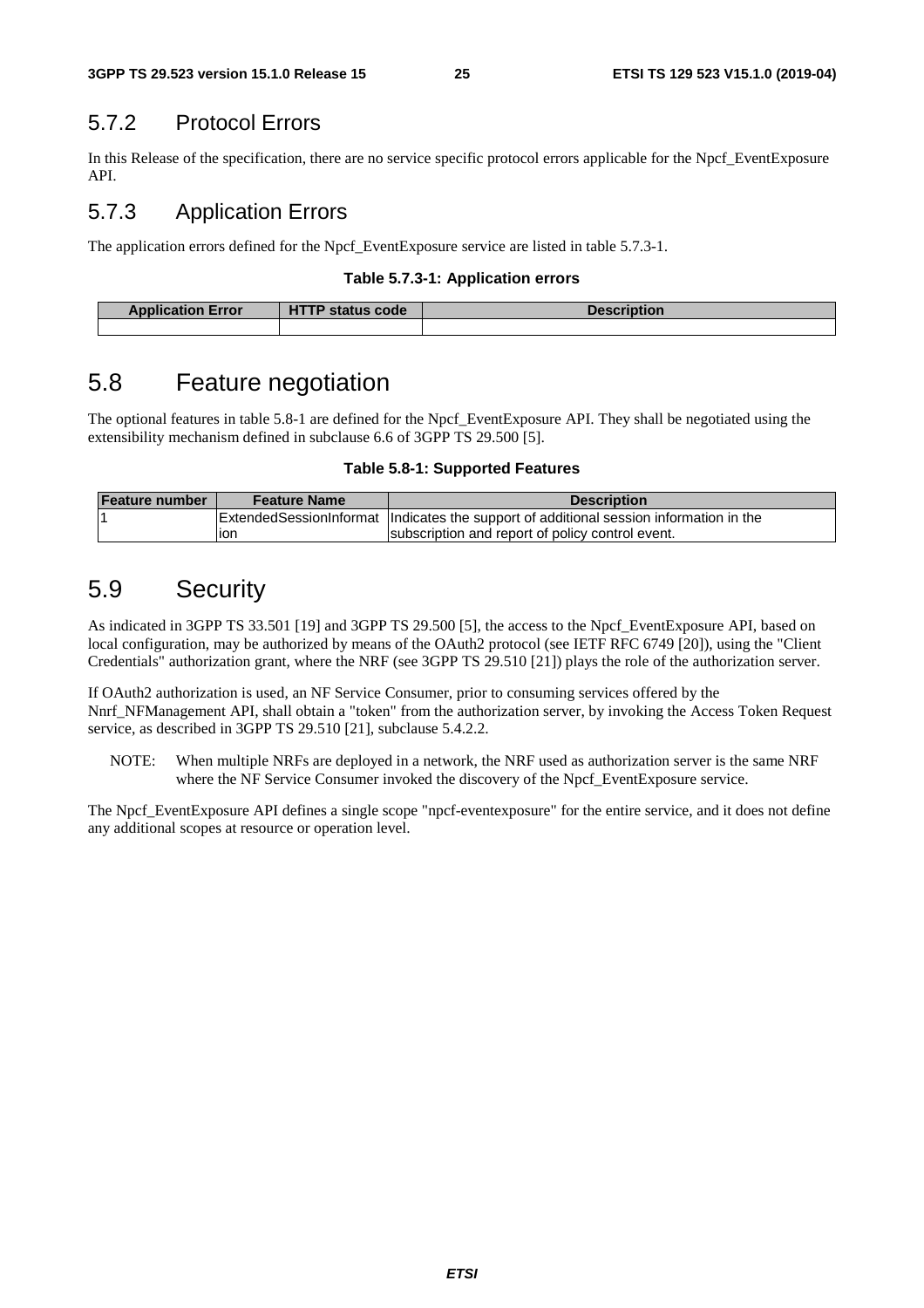# Annex A (normative): OpenAPI specification

# A.1 General

The present Annex contains an OpenAPI [7] specification of HTTP messages and content bodies used by the Npcf\_EventExposure API.

In case of conflicts between the main body of the present document and the present Annex, the information in the main body shall be applicable.

# A.2 Npcf\_EventExposure API

```
openapi: 3.0.0 
info: 
   description: Policy Control Event Exposure Service API 
   version: "1.0.1" 
   title: Npcf_EventExposure 
externalDocs: 
   description: 3GPP TS 29.523 V15.1.0; 5G System; Policy Control Event Exposure Service; Stage 3. 
   url: http://www.3gpp.org/ftp/Specs/archive/29_series/29.523/ 
servers: 
   - url: '{apiRoot}/npcf-eventexposure/v1' 
     variables: 
       apiRoot: 
         default: https://example.com 
         description: apiRoot as defined in subclause 4.4 of 3GPP TS 29.501 
security: 
   - {} 
   - oAuth2ClientCredentials: 
     - npcf-eventexposure 
paths: 
   /subscriptions: 
     post: 
       summary: Creates a new Individual Policy Control Events Subscription resource 
       operationId: PostPcEventExposureSubsc 
       tags: 
         - Policy Control Events Subscription (Collection) 
       requestBody: 
         required: true 
         content: 
           application/json: 
              schema: 
                $ref: '#/components/schemas/PcEventExposureSubsc' 
       responses: 
          '201': 
           description: Success 
           content: 
              application/json: 
                schema: 
                 $ref: '#/components/schemas/PcEventExposureSubsc' 
           headers: 
              Location: 
                description: 'Contains the URI of the created individual policy control events 
subscription resource, according to the structure: {apiRoot}/npcf-
eventexposure/v1/subscriptions/{subscriptionId}' 
                required: true 
                schema: 
                  type: string 
          '400': 
           $ref: 'TS29571_CommonData.yaml#/components/responses/400' 
          '401': 
           $ref: 'TS29571_CommonData.yaml#/components/responses/401' 
          '403': 
           $ref: 'TS29571_CommonData.yaml#/components/responses/403' 
          '404': 
            $ref: 'TS29571_CommonData.yaml#/components/responses/404' 
          '411':
```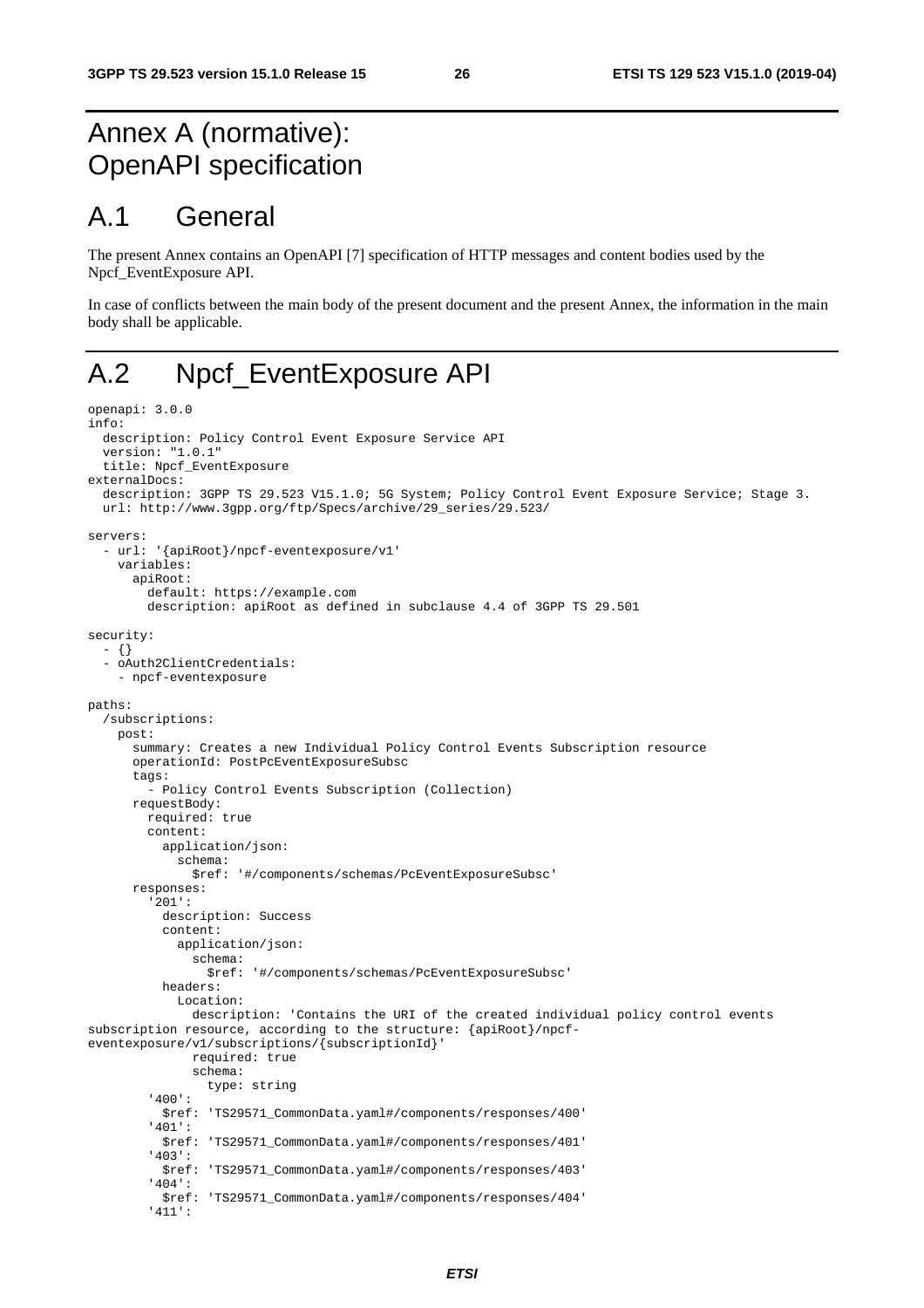\$ref: 'TS29571\_CommonData.yaml#/components/responses/411' '413': \$ref: 'TS29571\_CommonData.yaml#/components/responses/413' '415': \$ref: 'TS29571\_CommonData.yaml#/components/responses/415' '429': \$ref: 'TS29571\_CommonData.yaml#/components/responses/429' '500': \$ref: 'TS29571\_CommonData.yaml#/components/responses/500' '503': \$ref: 'TS29571\_CommonData.yaml#/components/responses/503' default: \$ref: 'TS29571\_CommonData.yaml#/components/responses/default' callbacks: PcEventNotification: '{\$request.body#/notifUri}': post: requestBody: required: true content: application/json: schema: \$ref: '#/components/schemas/PcEventExposureNotif' responses: '204': description: No Content, Notification was succesfull '400': \$ref: 'TS29571\_CommonData.yaml#/components/responses/400' '401': \$ref: 'TS29571\_CommonData.yaml#/components/responses/401' '403': \$ref: 'TS29571\_CommonData.yaml#/components/responses/403' '404': \$ref: 'TS29571\_CommonData.yaml#/components/responses/404' '411': \$ref: 'TS29571\_CommonData.yaml#/components/responses/411' '413': \$ref: 'TS29571\_CommonData.yaml#/components/responses/413' '415': \$ref: 'TS29571\_CommonData.yaml#/components/responses/415' '429': \$ref: 'TS29571\_CommonData.yaml#/components/responses/429' '500': \$ref: 'TS29571\_CommonData.yaml#/components/responses/500' '503': \$ref: 'TS29571\_CommonData.yaml#/components/responses/503' default: \$ref: 'TS29571\_CommonData.yaml#/components/responses/default' /subscriptions/{subscriptionId}: get: summary: "Reads an existing Individual Policy Control Events Subscription" operationId: GetPcEventExposureSubsc tags: - Individual Policy Control Events Subscription (Document) parameters: - name: subscriptionId in: path description: Policy Control Event Subscription ID required: true schema: type: string responses: '200': description: OK. Resource representation is returned content: application/json: schema: \$ref: '#/components/schemas/PcEventExposureSubsc' '400': \$ref: 'TS29571\_CommonData.yaml#/components/responses/400' '401': \$ref: 'TS29571\_CommonData.yaml#/components/responses/401' '403': \$ref: 'TS29571\_CommonData.yaml#/components/responses/403' '404': \$ref: 'TS29571\_CommonData.yaml#/components/responses/404' '406': \$ref: 'TS29571\_CommonData.yaml#/components/responses/406'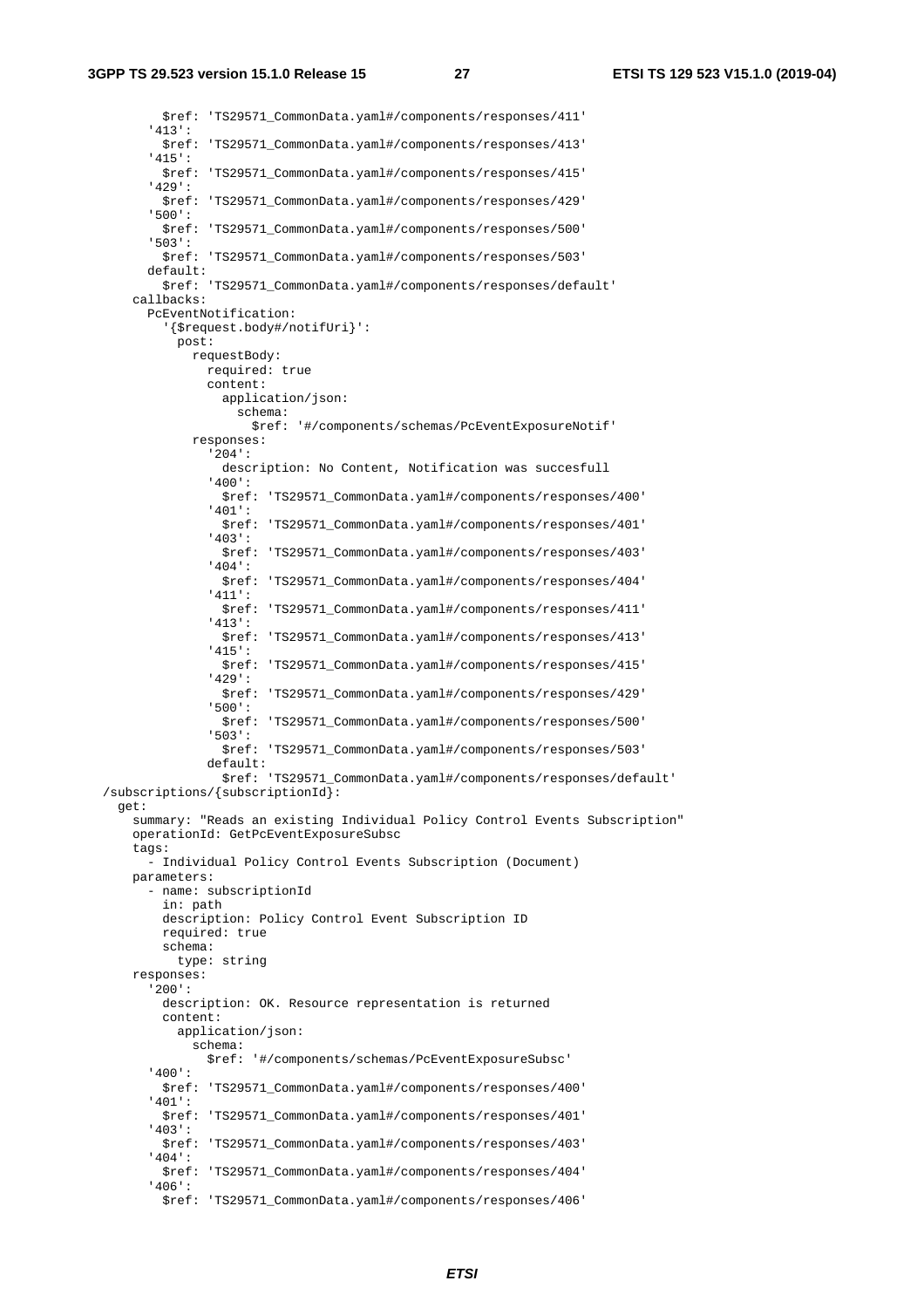#### **3GPP TS 29.523 version 15.1.0 Release 15 28 ETSI TS 129 523 V15.1.0 (2019-04)**

 '429': \$ref: 'TS29571\_CommonData.yaml#/components/responses/429' '500': \$ref: 'TS29571\_CommonData.yaml#/components/responses/500' '503': \$ref: 'TS29571\_CommonData.yaml#/components/responses/503' default: \$ref: 'TS29571\_CommonData.yaml#/components/responses/default' put: summary: "Modifies an existing Individual Policy Control Events Subscription " operationId: PutPcEventExposureSubsc tags: - Individual Policy Control Events Subscription (Document) requestBody: required: true content: application/json: schema: \$ref: '#/components/schemas/PcEventExposureSubsc' parameters: - name: subscriptionId in: path description: Policy Control Event Subscription ID required: true schema: type: string responses: '200': description: OK. Resource was succesfully modified and representation is returned content: application/json: schema: \$ref: '#/components/schemas/PcEventExposureSubsc' '204': description: No Content. Resource was succesfully modified '400': \$ref: 'TS29571\_CommonData.yaml#/components/responses/400' '401': \$ref: 'TS29571\_CommonData.yaml#/components/responses/401' '403': \$ref: 'TS29571\_CommonData.yaml#/components/responses/403' '404': \$ref: 'TS29571\_CommonData.yaml#/components/responses/404' '411': \$ref: 'TS29571\_CommonData.yaml#/components/responses/411' '413': \$ref: 'TS29571\_CommonData.yaml#/components/responses/413' '415': \$ref: 'TS29571\_CommonData.yaml#/components/responses/415' '429': \$ref: 'TS29571\_CommonData.yaml#/components/responses/429' '500': \$ref: 'TS29571\_CommonData.yaml#/components/responses/500' '503': \$ref: 'TS29571\_CommonData.yaml#/components/responses/503' default: \$ref: 'TS29571\_CommonData.yaml#/components/responses/default' delete: summary: "Cancels an existing Individual Policy Control Events Subscription " operationId: DeletePcEventExposureSubsc tags: - Individual Policy Control Events Subscription (Document) parameters: - name: subscriptionId in: path description: Policy Control Event Subscription ID required: true schema: type: string responses: '204': description: No Content. Resource was succesfully deleted '400': \$ref: 'TS29571\_CommonData.yaml#/components/responses/400' '401': \$ref: 'TS29571\_CommonData.yaml#/components/responses/401' '403': \$ref: 'TS29571\_CommonData.yaml#/components/responses/403'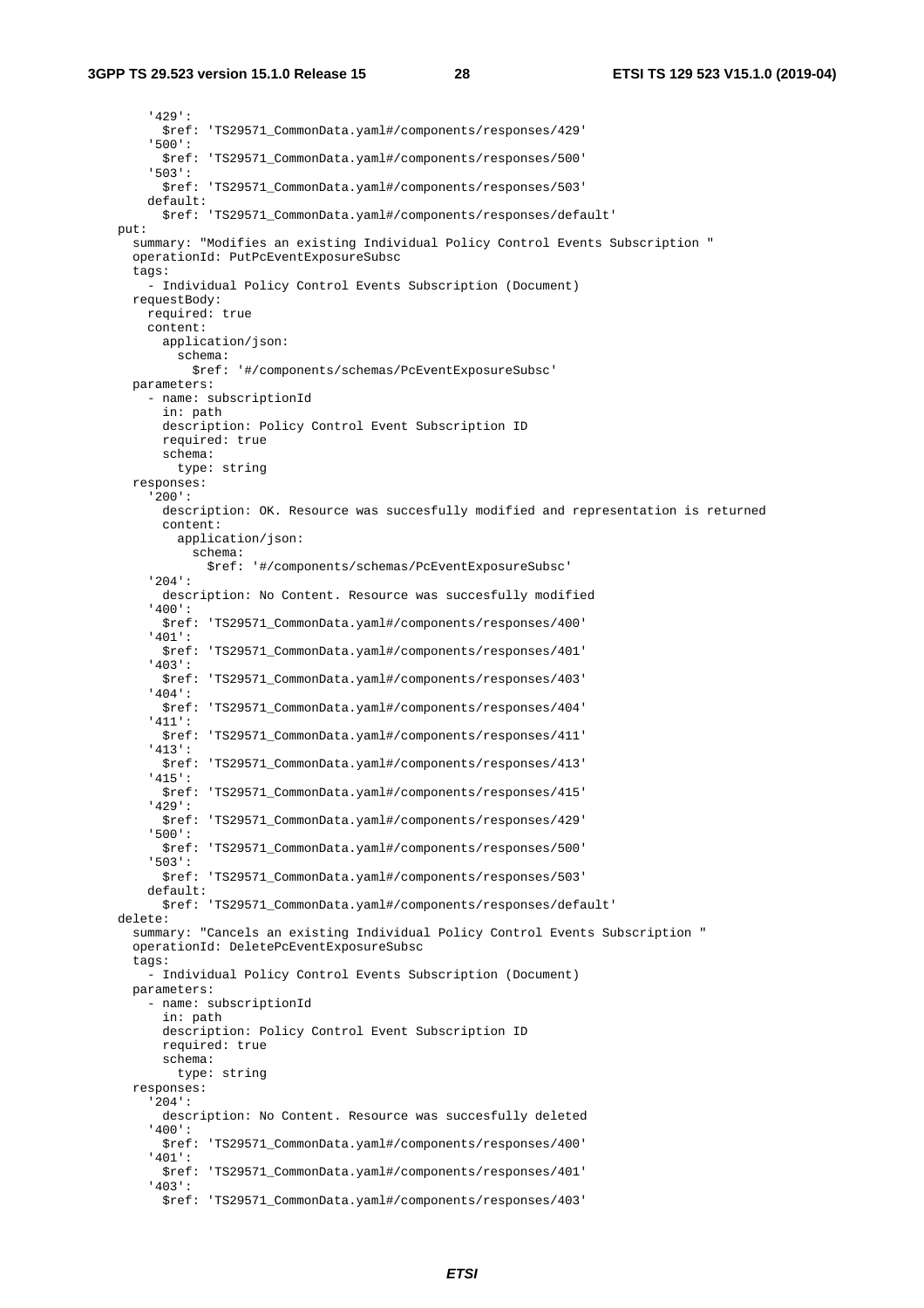'404': \$ref: 'TS29571\_CommonData.yaml#/components/responses/404' '429': \$ref: 'TS29571\_CommonData.yaml#/components/responses/429' '500': \$ref: 'TS29571\_CommonData.yaml#/components/responses/500' '503': \$ref: 'TS29571\_CommonData.yaml#/components/responses/503' default: \$ref: 'TS29571\_CommonData.yaml#/components/responses/default' components: securitySchemes: oAuth2ClientCredentials: type: oauth2 flows: clientCredentials: tokenUrl: '{nrfApiRoot}/oauth2/token' scopes: npcf-eventexposure: Access to the Npcf\_EventExposure API. schemas: PcEventExposureNotif: type: object properties: notifId: type: string eventNotifs: type: array items: \$ref: '#/components/schemas/PcEventNotification' minItems: 1 required: - notifId - eventNotifs PcEventExposureSubsc: type: object properties: eventSubs: type: array items: \$ref: '#/components/schemas/PcEvent' minItems: 1 eventsRepInfo: \$ref: '#/components/schemas/ReportingInformation' groupId: \$ref: 'TS29571\_CommonData.yaml#/components/schemas/GroupId' filterDnns: type: array items: \$ref: 'TS29571\_CommonData.yaml#/components/schemas/Dnn' minItems: 1 filterSnssais: type: array items: \$ref: 'TS29571\_CommonData.yaml#/components/schemas/Snssai' minItems: 1 filterServices: type: array items: \$ref: '#/components/schemas/ServiceIdentification' minItems: 1 notifUri: \$ref: 'TS29571\_CommonData.yaml#/components/schemas/Uri' notifId: type: string suppFeat: \$ref: 'TS29571\_CommonData.yaml#/components/schemas/SupportedFeatures' required: - eventSubs - notifId - notifUri

ReportingInformation: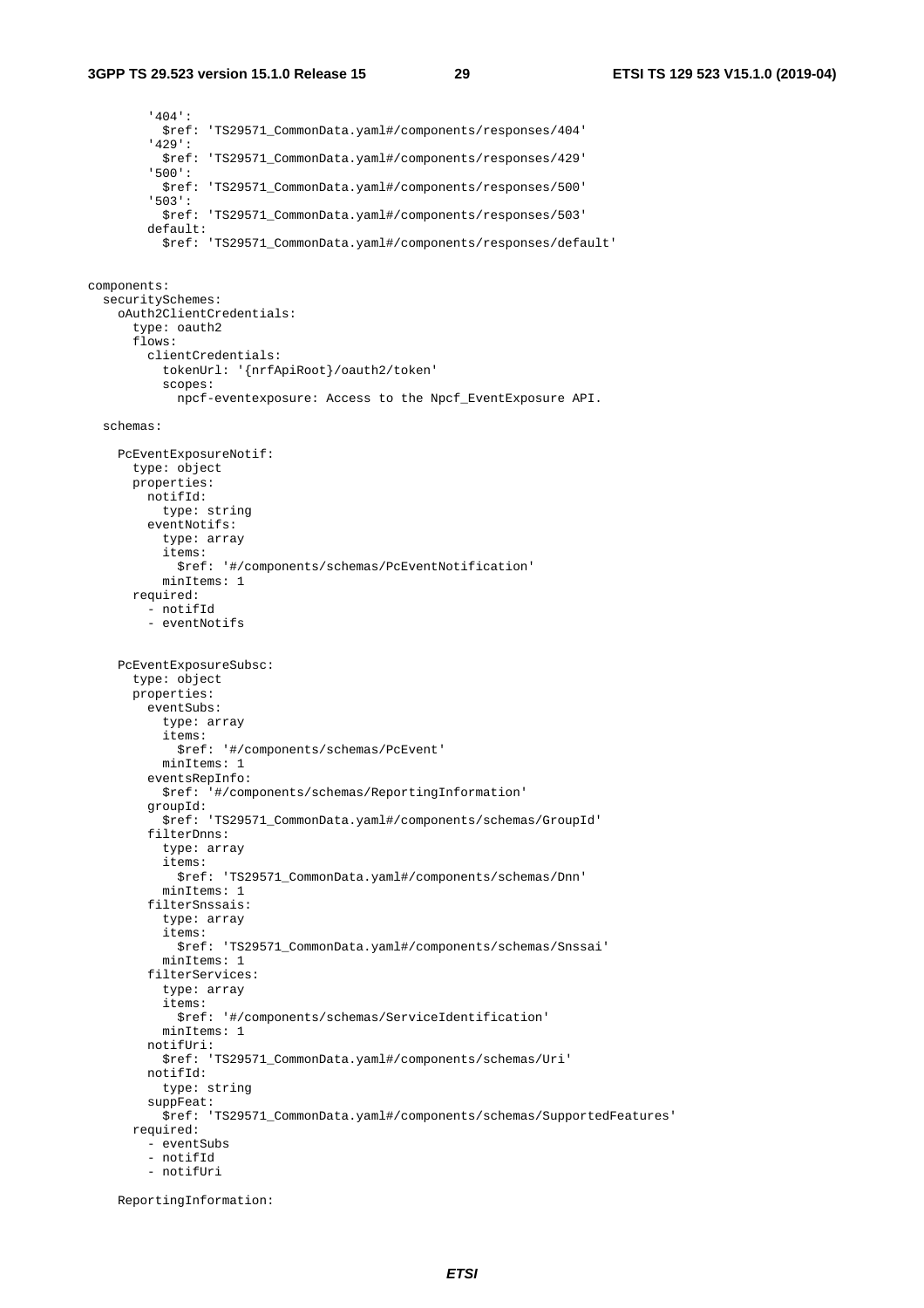```
 type: object 
       properties: 
         immRep: 
           type: boolean 
         notifMethod: 
           $ref: 'TS29508_Nsmf_EventExposure.yaml#/components/schemas/NotificationMethod' 
         maxReportNbr: 
           $ref: 'TS29571_CommonData.yaml#/components/schemas/Uinteger' 
         monDur: 
           $ref: 'TS29571_CommonData.yaml#/components/schemas/DateTime' 
         repPeriod: 
           $ref: 'TS29571_CommonData.yaml#/components/schemas/DurationSec' 
     ServiceIdentification: 
       type: object 
       properties: 
         servEthFlows: 
           type: array 
           items: 
              $ref: '#/components/schemas/EthernetFlowInfo' 
           minItems: 1 
         servIpFlows: 
           type: array 
           items: 
              $ref: '#/components/schemas/IpFlowInfo' 
           minItems: 1 
         afAppId: 
           $ref: 'TS29514_Npcf_PolicyAuthorization.yaml#/components/schemas/AfAppId' 
       # All conditions in allOf must be met 
      a110f:
         # First condition is that servEthFlows and servIpFlows are mutually exclusive 
          - not: 
             required: [servEthFlows, servIpFlows] 
         # Second condition is that at least one the servEthFlows, servIpFlows and afAppId shall be 
present 
          - anyOf: 
           - required: [servEthFlows] 
 - required: [servIpFlows] 
 - required: [afAppId] 
     EthernetFlowInfo: 
       type: object 
       properties: 
         ethFlows: 
           type: array 
           items: 
             $ref: 'TS29514_Npcf_PolicyAuthorization.yaml#/components/schemas/EthFlowDescription' 
           minItems: 1 
           maxItems: 2 
         flowNumber: 
           type: integer 
       required: 
          - flowNumber 
     IpFlowInfo: 
       type: object 
       properties: 
         ipFlows: 
           type: array 
           items: 
              $ref: 'TS29514_Npcf_PolicyAuthorization.yaml#/components/schemas/FlowDescription' 
           minItems: 1 
           maxItems: 2 
         flowNumber: 
           type: integer 
       required: 
          - flowNumber 
     PcEventNotification: 
       type: object 
       properties: 
         event: 
           $ref: '#/components/schemas/PcEvent' 
         accType: 
           $ref: 'TS29571_CommonData.yaml#/components/schemas/AccessType' 
         ratType: 
           $ref: 'TS29571_CommonData.yaml#/components/schemas/RatType' 
         plmnId:
```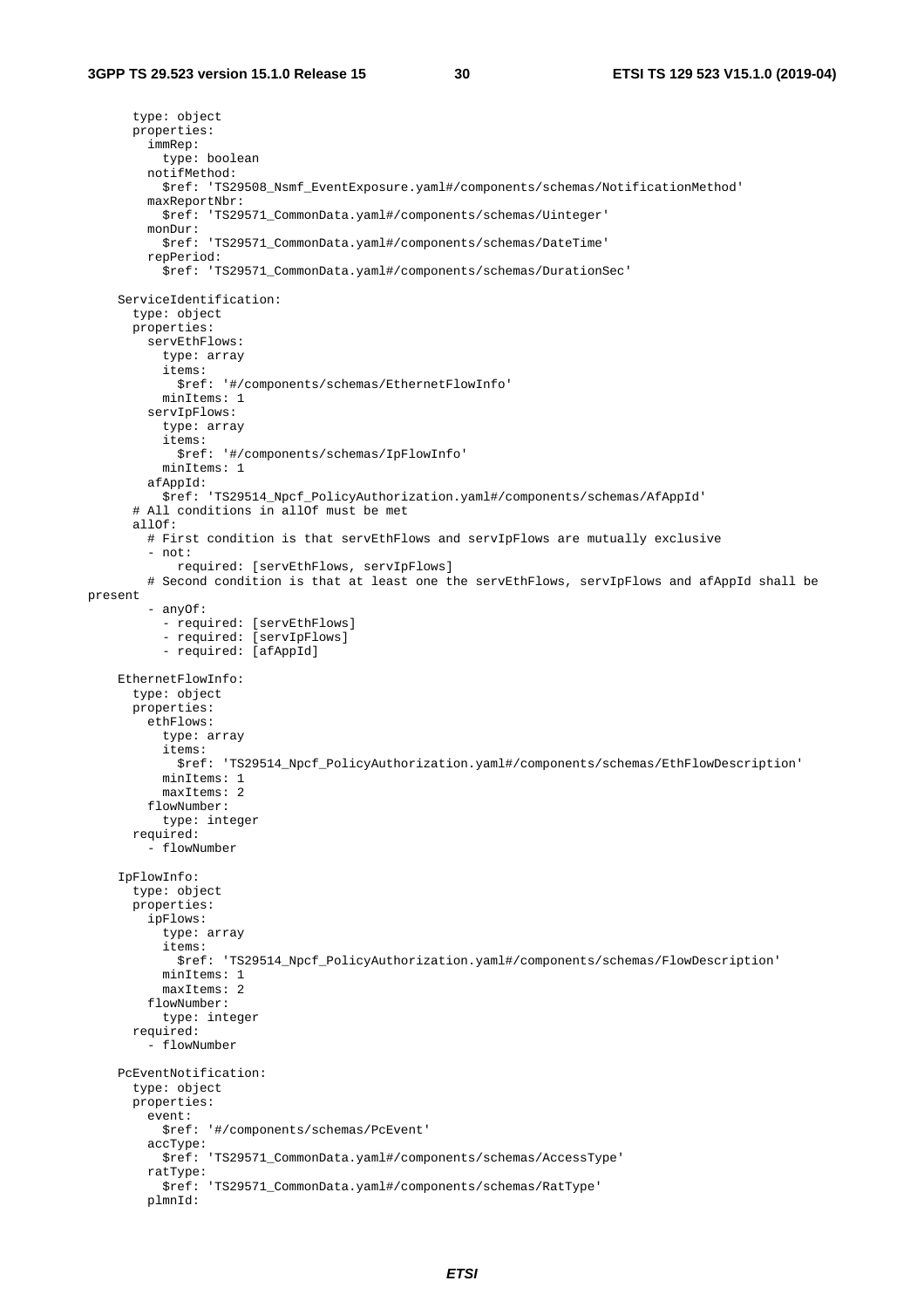\$ref: 'TS29571\_CommonData.yaml#/components/schemas/PlmnId' supi: \$ref: 'TS29571\_CommonData.yaml#/components/schemas/Supi' gpsi: \$ref: 'TS29571\_CommonData.yaml#/components/schemas/Gpsi' timeStamp: \$ref: 'TS29571\_CommonData.yaml#/components/schemas/DateTime' pduSessionInfo: \$ref: '#/components/schemas/PduSessionInformation' repServices: \$ref: '#/components/schemas/ServiceIdentification' required: - event - timeStamp PduSessionInformation: type: object properties: snssai: \$ref: 'TS29571\_CommonData.yaml#/components/schemas/Snssai' dnn: \$ref: 'TS29571\_CommonData.yaml#/components/schemas/Dnn' ueIpv4: \$ref: 'TS29571\_CommonData.yaml#/components/schemas/Ipv4Addr' ueIpv6: \$ref: 'TS29571\_CommonData.yaml#/components/schemas/Ipv6Prefix' ipDomain: type: string ueMac: \$ref: 'TS29571\_CommonData.yaml#/components/schemas/MacAddr48' required: - snssai - dnn oneOf: - required: [ueMac] - anyOf: - required: [ueIpv4] - required: [ueIpv6] # Simple data types and Enumerations PcEvent: anyOf: - type: string enum: - AC\_TY\_CH

- $-$  PLMN  $CH$
- type: string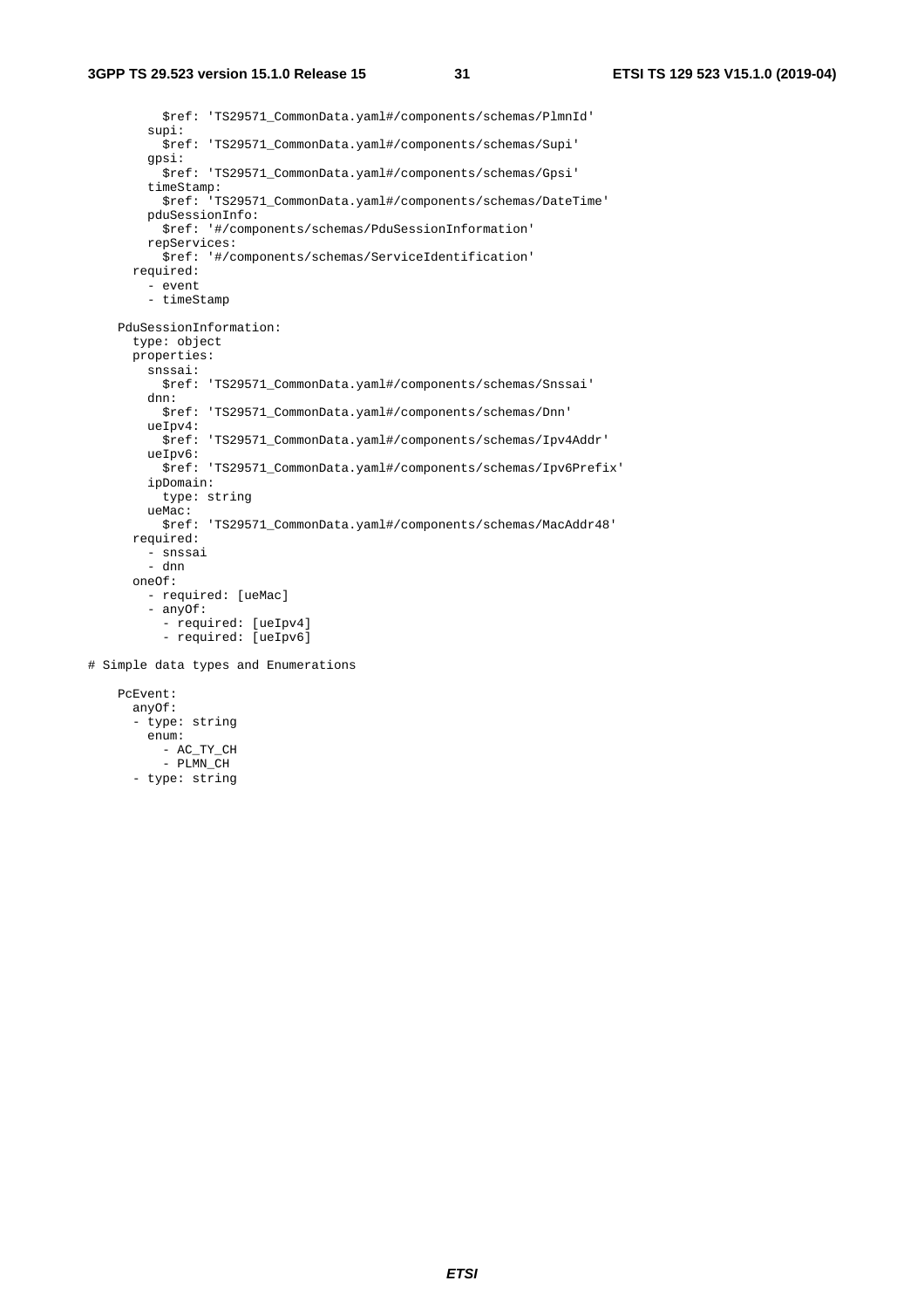# Annex B (informative): Change history

| <b>Change history</b> |                |             |           |            |            |                                                                   |            |
|-----------------------|----------------|-------------|-----------|------------|------------|-------------------------------------------------------------------|------------|
| <b>Date</b>           | <b>Meeting</b> | <b>TDoc</b> | <b>CR</b> | <b>Rev</b> | <b>Cat</b> | Subject/Comment                                                   | <b>New</b> |
|                       |                |             |           |            |            |                                                                   | version    |
| 2018-11               |                |             |           |            |            | TS skeleton of Policy Event Exposure Service specification        | 0.0.0      |
| 2018-11               | CT3#99         | C3-187718   |           |            |            | API Introduction and Usage of HTTP for new PCF TS                 | 1.0.0      |
| 2018-11               | CT3#99         | C3-187416   |           |            |            | Npcf EventExposure Resources Definition and Error handling        | 1.0.0      |
| 2018-11               | CT3#99         | C3-187419   |           |            |            | Npcf_EventExposure, Policy Control Event Notification             | 1.0.0      |
| 2018-11               | CT3#99         | C3-187675   |           |            |            | Npcf EventExposure Service Description                            | 1.0.0      |
| 2018-11               | CT3#99         | C3-187717   |           |            |            | Npcf EventExposure Service Operations and Data Structures         | 1.0.0      |
| 2018-11               | CT3#99         | C3-187734   |           |            |            | Npcf EventExposure, OpenAPI                                       | 1.0.0      |
| 2018-11               | CT3#99         | C3-187677   |           |            |            | Npcf EventExposure, Security                                      | 1.0.0      |
| 2018-12               | CT#82          | CP-183131   |           |            |            | TS sent to plenary for information and approval                   | 1.0.0      |
| 2018-12               | CT#82          | CP-183166   |           |            |            | Npcf_EventExposure, OpenAPI                                       | 1.1.0      |
| 2018-12               | CT#82          | CP-183251   |           |            |            | TS number assigned in the plenary for approval                    | 1.1.0      |
| 2018-12               | CT#82          | CP-183253   |           |            |            | TS approved by plenary                                            | 15.0.0     |
| 2019-03               | CP#83          | CP-190112   | 0001      |            | F          | Handling of IP domain and UE addresses in Npcf Event Exposure     | 15.1.0     |
|                       |                |             |           |            |            | service                                                           |            |
| 2019-03               | CT#83          | CP-190160   | 0002      | 3          | F          | Correction on Presence conditions for Service Identification data | 15.1.0     |
|                       |                |             |           |            |            | type                                                              |            |
| 2019-03               | CT#83          | CP-190112   | 0003      |            | F          | Handling of UE identities in Npcf_EventExposure service           | 15.1.0     |
| 2019-03               | CP#83          | CP-190112   | 0004      |            | F          | Correction on the handling of access type change                  | 15.1.0     |
| 2019-03               | CT#83          | CP-190112   | 0005      |            | F          | Correction of OpenAPI errors                                      | 15.1.0     |
| 2019-03               | CP#83          | CP-190161   | 0006      |            | F          | OpenAPI Version number updates                                    | 15.1.0     |